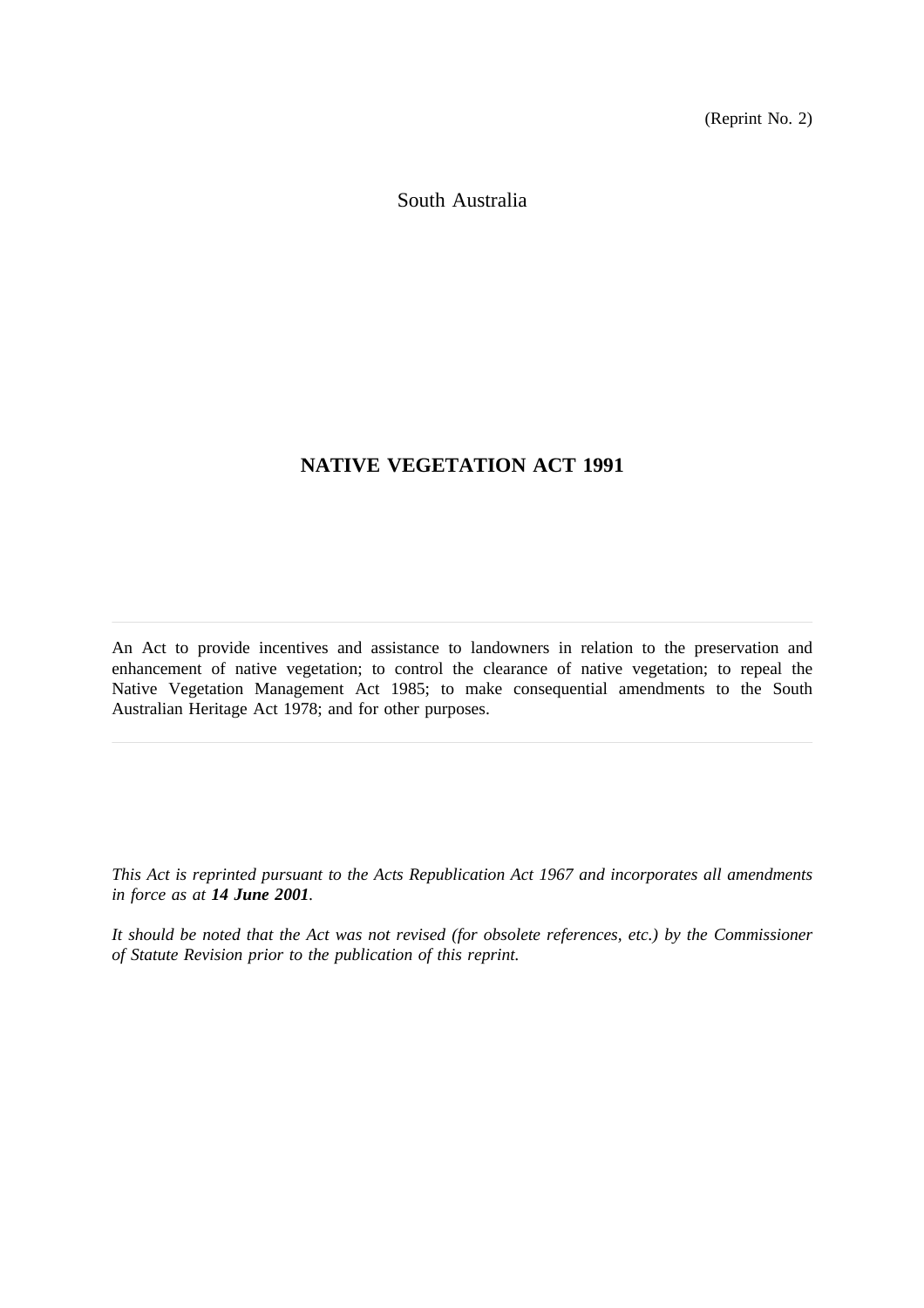## **NATIVE VEGETATION ACT 1991**

being

Native Vegetation Act 1991 No. 16 of 1991 [Assented to 18 April 1991]<sup>1</sup>

as amended by

Heritage Act 1993 No. 56 of 1993 [Assented to 27 May 1993]<sup>2</sup> **Statutes Amendment (Avoidance of Duplication of Environmental Procedures) Act 2001 No. 16 of 2001 [Assented to 17 May 2001]3**

- <sup>2</sup> Came into operation 15 January 1994: *Gaz.* 27 October 1993, p. 1890.<br>**2001:** *Gaz.* 14 June 2001
- **<sup>3</sup> Part 5 (s. 7) came into operation 14 June 2001:** *Gaz***. 14 June 2001, p. 2221.**
- N.B. The amendments effected to this Act by the *Development (System Improvement Program) Amendment Act 2000* had not been brought into operation at the date of, and have not been included in, this reprint.

*NOTE:*

- *Asterisks indicate repeal or deletion of text.*
- *Entries appearing in bold type indicate the amendments incorporated since the last reprint.*
- *For the legislative history of the Act see Appendix 1.*

<sup>&</sup>lt;sup>1</sup> Came into operation 18 April 1991: *Gaz*. 18 April 1991, p. 1294.<br><sup>2</sup> Came into operation 15 January 1994: *Gaz*. 27 October 1993, p. 1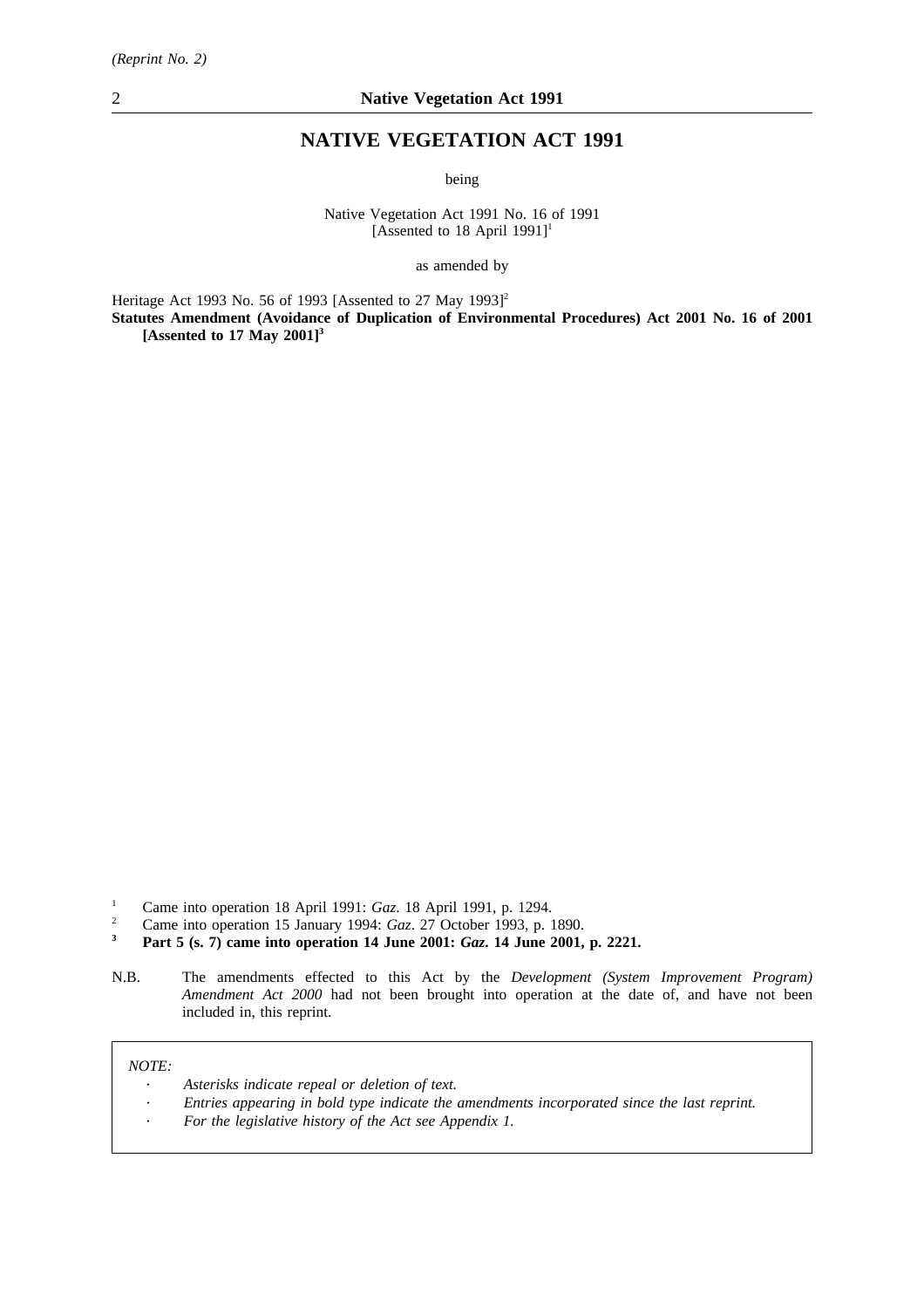## **SUMMARY OF PROVISIONS**

## **PART 1 PRELIMINARY**

- 1. Short title<br>2. Commence
- 2. Commencement<br>3. Interpretation
- 3. Interpretation<br>4. Application of
- 4. Application of Act<br>5. Act to bind Crown
- Act to bind Crown

### **PART 2 OBJECTS OF THIS ACT**

#### 6. Objects

### **PART 3 ADMINISTRATION**

### **DIVISION 1—THE NATIVE VEGETATION COUNCIL**

- 7. Establishment of the Council
- 8. Membership of the Council
- 9. Conditions of office
- 10. Allowances and expenses
- 11. Procedures at meetings of the Council
- 12. Validity of acts of the Council and immunity of members
- 13. Personal interest of member
- 14. Functions of the Council
- 15. Delegation of powers and functions
- 16. Staff
- 17. Annual report

#### **DIVISION 2—CONCILIATORS**

- 18. Appointment of conciliators
- 19. Conditions of appointment
- 20. Allowances, etc.

#### **DIVISION 3—THE NATIVE VEGETATION FUND**

- 21. The Fund<br>22. Accounts
- Accounts and audit

#### **PART 4**

### **HERITAGE AGREEMENTS AND FINANCIAL AND OTHER ASSISTANCE**

- 23. Heritage agreements<br>23A. Effect of heritage ag
- 23A. Effect of heritage agreement<br>23B. Registration of heritage agree
- 23B. Registration of heritage agreements<br>23C. Enforcement of heritage agreements
- 23C. Enforcement of heritage agreements<br>24. Assistance to landowners
- 24. Assistance to landowners<br>25. Guidelines for the applica
- Guidelines for the application of assistance and the management of native vegetation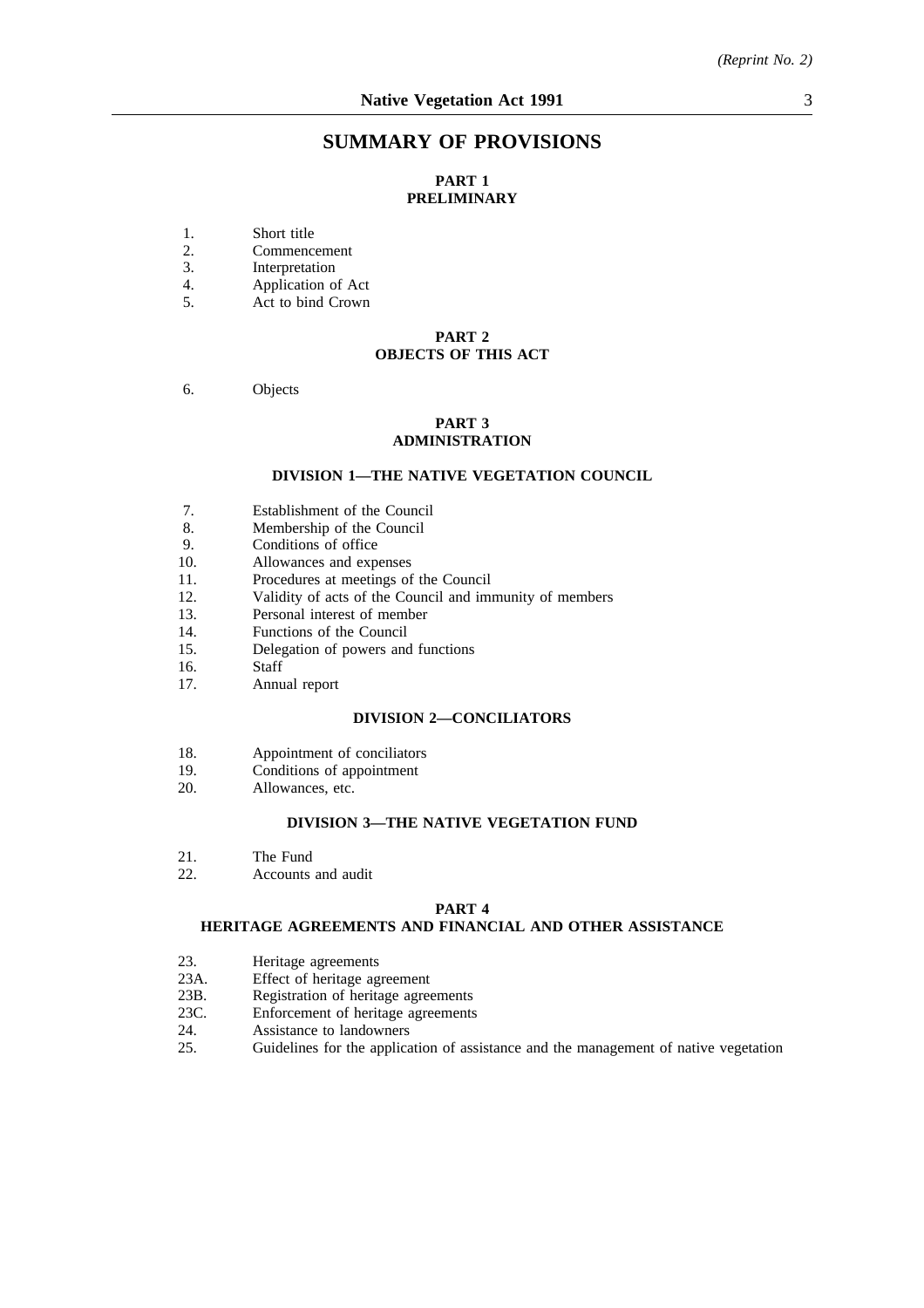### **PART 5 CLEARANCE OF NATIVE VEGETATION**

### **DIVISION 1—CONTROL OF CLEARANCE**

- 26. Offence of clearing native vegetation contrary to this Part
- 27. Clearance of native vegetation
- 28. Application for consent
- 
- 29. Provisions relating to consent<br>29A. Avoidance of duplication of p Avoidance of duplication of procedures etc.
- 30. Referral to conciliator

#### **DIVISION 2—CIVIL ENFORCEMENT PROCEEDINGS**

- 31. Jurisdiction of the Court
- 32. Appeals
- 33. Commencement of proceedings

### **PART 6 MISCELLANEOUS**

- 34. Evidentiary provision, etc.<br>35. Proceedings for an offence
- Proceedings for an offence
- 36. Powers of entry, etc.
- 37. Hindering of officers, etc.
- 38. Vicarious liability
- 39. Offences by bodies corporate
- 40. General defence<br>41. Regulations
- **Regulations**

#### **SCHEDULE 1**

*Principles of Clearance of Native Vegetation*

#### **SCHEDULE 2**

*Repeal and Transitional Provisions*

#### **SCHEDULE 3**

*Amendments to the South Australian Heritage Act 1978*

### **APPENDIX 1 LEGISLATIVE HISTORY**

### **APPENDIX 2 DIVISIONAL PENALTIES**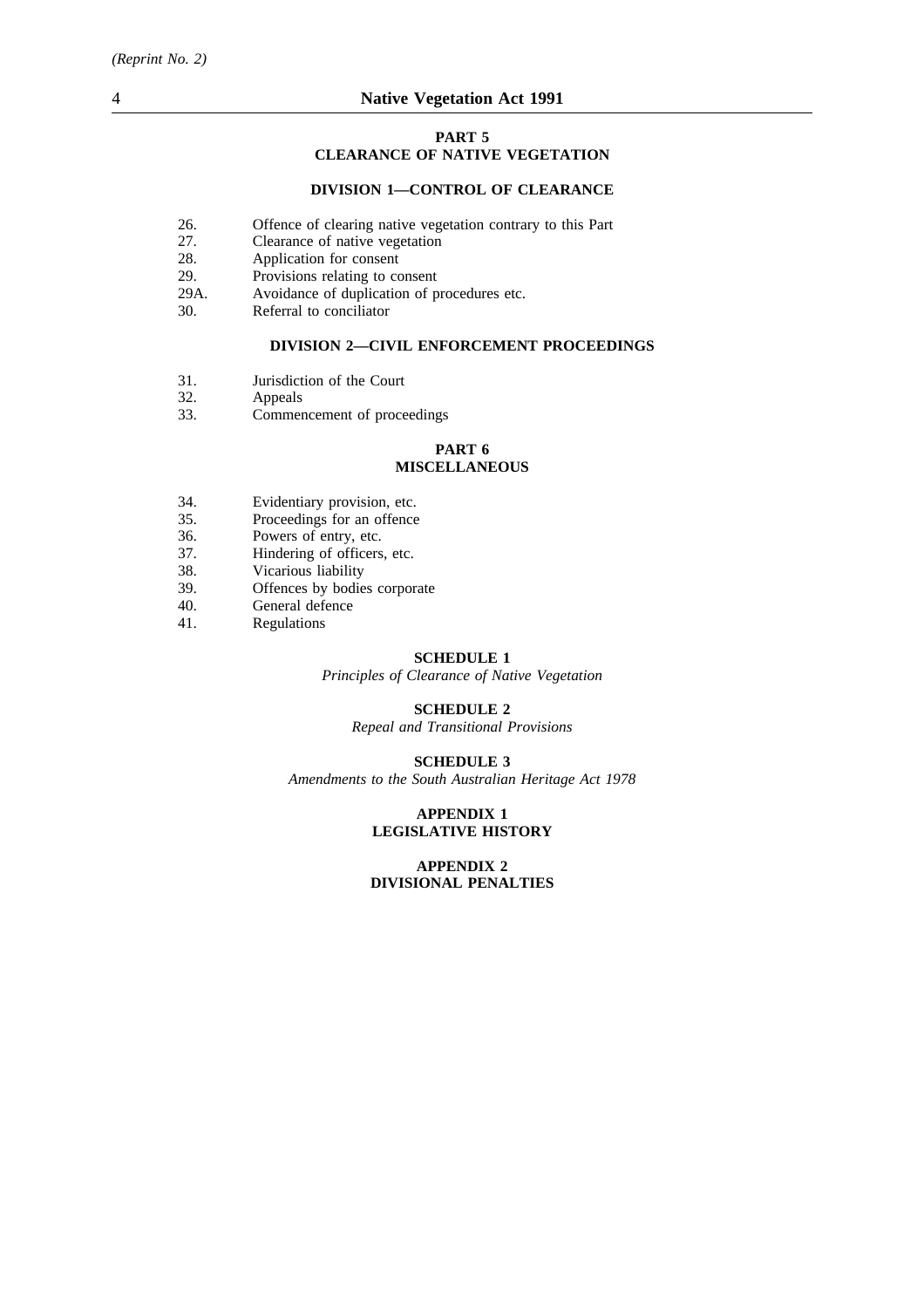### **The Parliament of South Australia enacts as follows:**

## **PART 1 PRELIMINARY**

### **Short title**

**1.** This Act may be cited as the *Native Vegetation Act 1991*.

### **Commencement**

**2.** This Act will come into operation on a day to be fixed by proclamation.

### **Interpretation**

**3.** (1) In this Act, unless the contrary intention appears—

"**biological diversity**" means diversity of ecosystems and ecological processes and of the plants, animals and micro-organisms that comprise or participate in those ecosystems or processes;

"**to clear**" native vegetation includes to cause or permit the clearance of native vegetation;

"**clearance**", in relation to native vegetation, means—

- *(a)* the killing or destruction of native vegetation;
- *(b)* the removal of native vegetation;
- *(c)* the severing of branches, limbs, stems or trunks of native vegetation;
- *(d)* the burning of native vegetation;
- *(e)* any other substantial damage to native vegetation,

and includes the draining or flooding of land, or any other act or activity, that causes the killing or destruction of native vegetation, the severing of branches, limbs, stems or trunks of native vegetation or any other substantial damage to native vegetation;

"**conciliator**" means a person appointed and holding office as a conciliator under Part 3 Division 2;

"**the Council**" means the Native Vegetation Council established by this Act;

"**the Fund**" means the Native Vegetation Fund established by this Act;

\*\*\*\*\*\*\*\*\*\*

"**isolated plant**"—see subsections (2) and (3);

"**land**" includes an interest in land;

"**local council**" means a municipal or district council;

"**member**" means a member of the Council;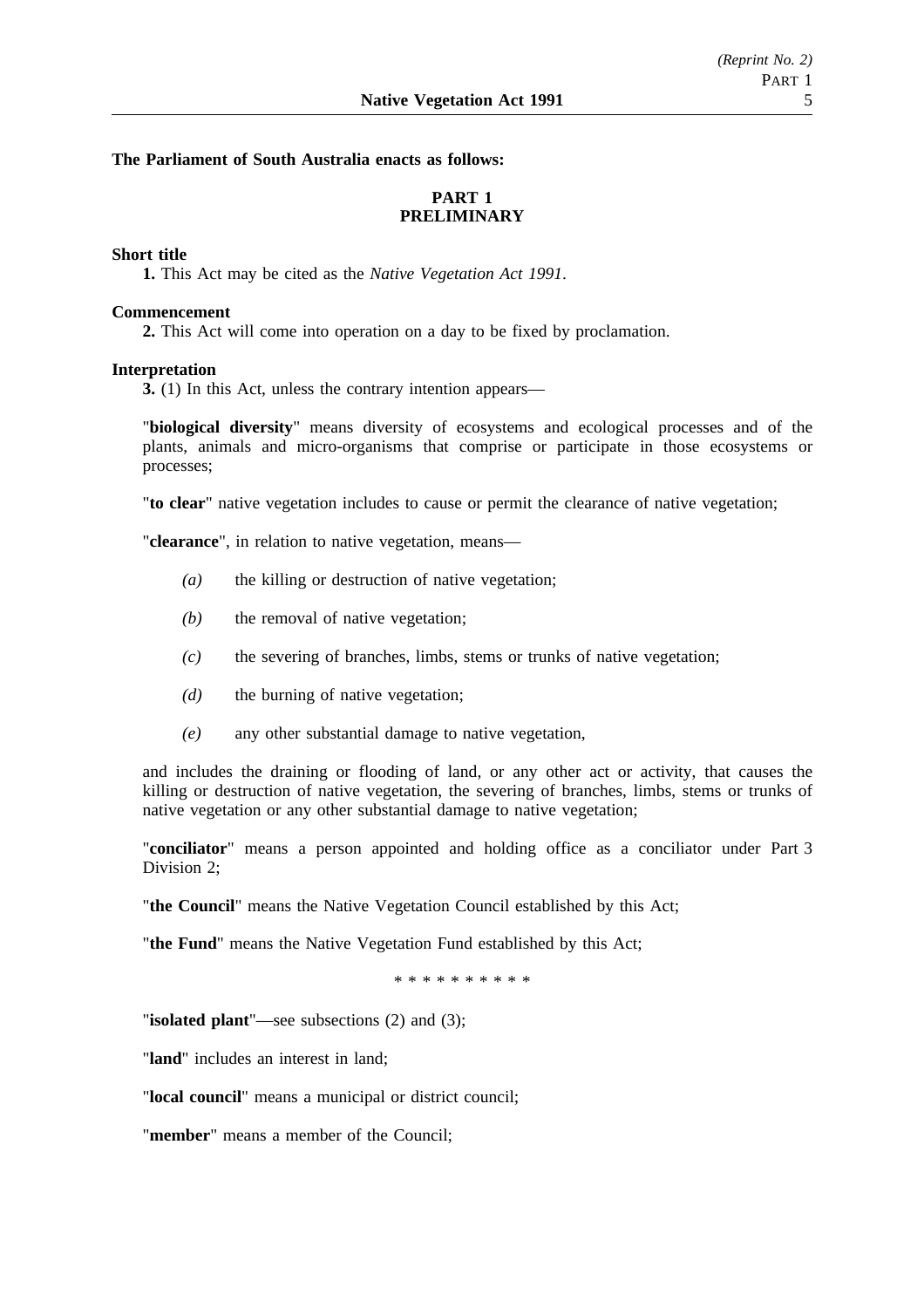"**native vegetation**" means a plant or plants of a species indigenous to South Australia including a plant or plants growing in or under waters of the sea but does not include—

- *(a)* a plant or part of a plant that is dead unless the plant, or part of the plant, is of a class declared by regulation to be included in this definition; or
- *(b)* a plant intentionally sown or planted by a person unless the person was acting in compliance with a condition imposed by the Council under this Act or by the Native Vegetation Authority under the repealed Act, or with the order of a court under this Act or the repealed Act;

"**owner**" of land means—

- *(a)* in relation to land alienated from the Crown by grant in fee simple—the holder of the fee simple;
- *(b)* in relation to land held under Crown lease—the lessee;
- *(c)* in relation to land held under an agreement to purchase from the Crown—the person entitled to the benefit of the agreement;
- *(d)* in relation to any other land—the Minister who is responsible for the care, control and management of the land or, if no Minister is responsible for the land, the Minister of Lands;

"**pastoral land**" means land comprised in a lease granted under the *Pastoral Land Management and Conservation Act 1989* over Crown land for the pasturing of stock and other ancillary purposes;

"**principles of clearance of native vegetation**" means principles set out in schedule 1 to which the Council must have regard when determining an application for consent to clear native vegetation;

"**the repealed Act**" means the *Native Vegetation Management Act 1985* repealed by this Act;

"**soil conservation district**" means an area of land declared to be a soil conservation district under the *Soil Conservation and Land Care Act 1989*;

"**waters of the sea**" includes any water that is subject to the ebb and flow of the tide.

(2) A plant will be taken to be an isolated plant if—

- *(a)* it is at least one metre in height; and
- *(b)* there is no other plant comprising native vegetation that is 200 millimetres or more in height within 50 metres of it.

(3) Each plant of a group of two or three plants or of a group of plants that is the subject of a determination by the Council under subsection (4) will be taken to be an isolated plant if it would be an isolated plant under subsection (2) except for its proximity to another plant, or other plants, in the group.

(4) The Council may, where in its opinion the circumstances of a particular case justify a determination under this subsection, determine that each plant of a group of four or more plants will be taken to be an isolated plant.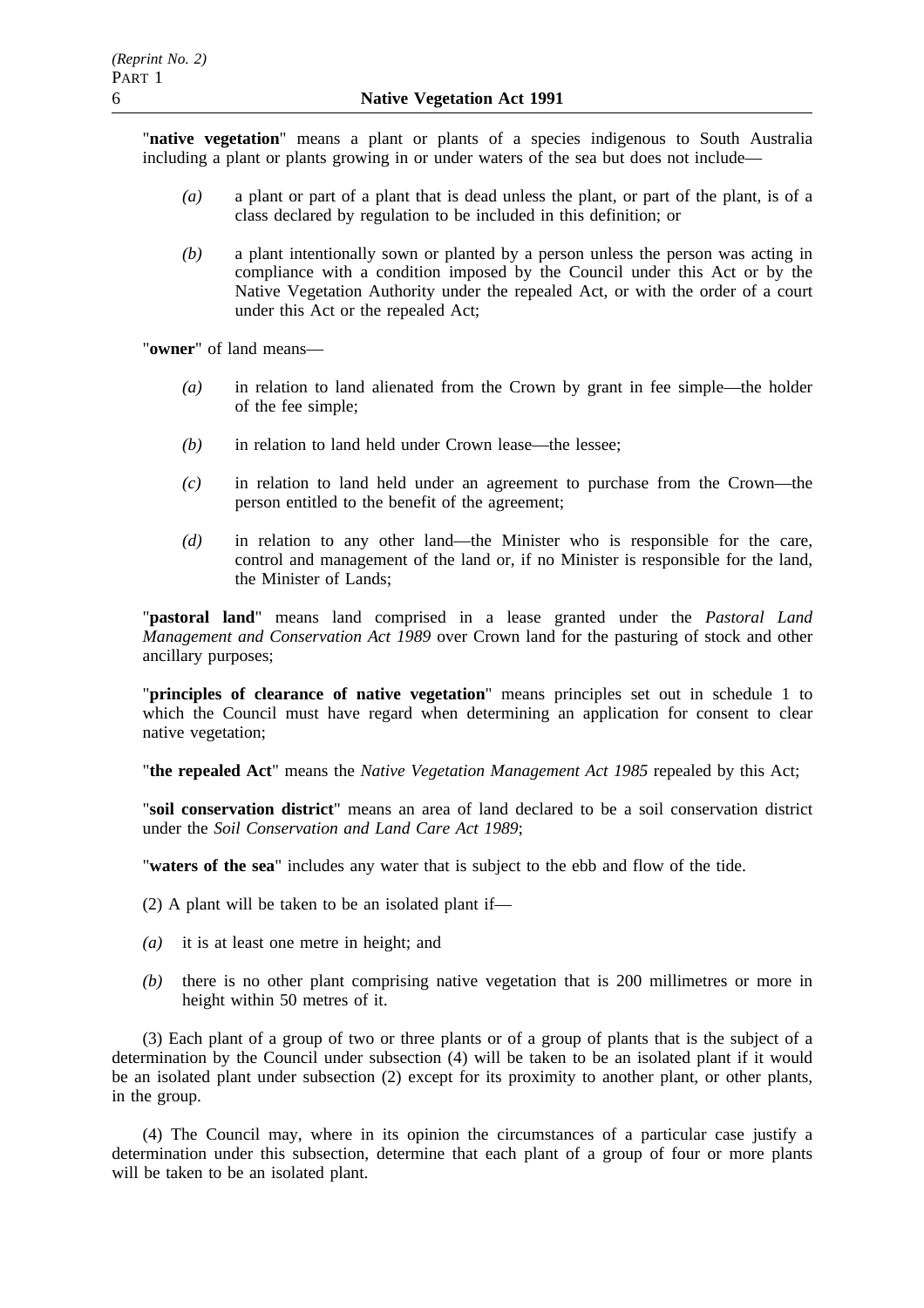(5) A determination under subsection (4) must be agreed to by all the members of the Council present at the meeting at which it is made.

(6) The distance between two plants for the purposes of subsection (2) will be taken to be the distance between those parts of the plants that are above ground level and are closest to each other.

*Note: For definition of divisional penalties (and divisional expiation fees) see Appendix 2.*

#### **Application of Act**

**4.** (1) Subject to this section, this Act applies to the whole of the State.

- (2) This Act does not apply within those parts of the State that—
- *(a)* are within the area shown as Metropolitan Adelaide in the Development Plan; and
- *(b)* are also within the area of a local council (excluding the cities of Happy Valley, Mitcham, Munno Para and Noarlunga and the District Councils of East Torrens, Stirling and Willunga); but
- *(c)* are not within the zone shown as the Hills Face Zone in the Development Plan.

(3) The Governor may, by regulation, exclude any other part or parts of the State from the operation of this Act.

#### **Act to bind Crown**

**5.** This Act binds the Crown.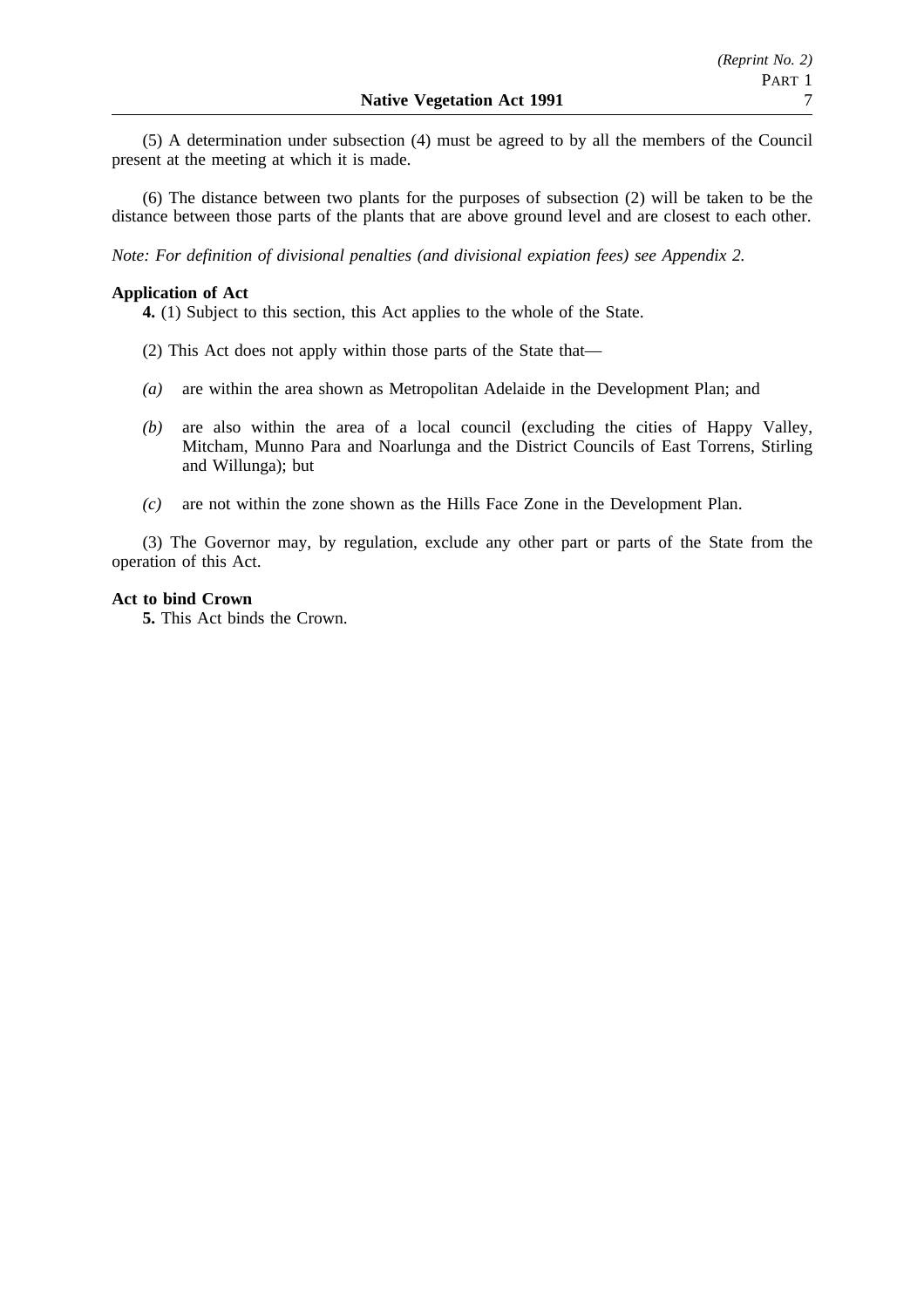## **PART 2 OBJECTS OF THIS ACT**

### **Objects**

**6.** The objects of this Act include—

- *(a)* the provision of incentives and assistance to landowners in relation to the preservation, enhancement and management of native vegetation; and
- *(b)* the conservation of the native vegetation of the State in order to prevent further reduction of biological diversity and further degradation of the land and its soil; and
- *(c)* the limitation of the clearance of native vegetation to clearance in particular circumstances including circumstances in which the clearance will facilitate the management of other native vegetation or will facilitate the efficient use of land for primary production; and
- *(d)* the encouragement of research into the preservation, enhancement and management of native vegetation; and
- *(e)* the encouragement of the re-establishment of native vegetation in those parts of the State that have been cleared of native vegetation.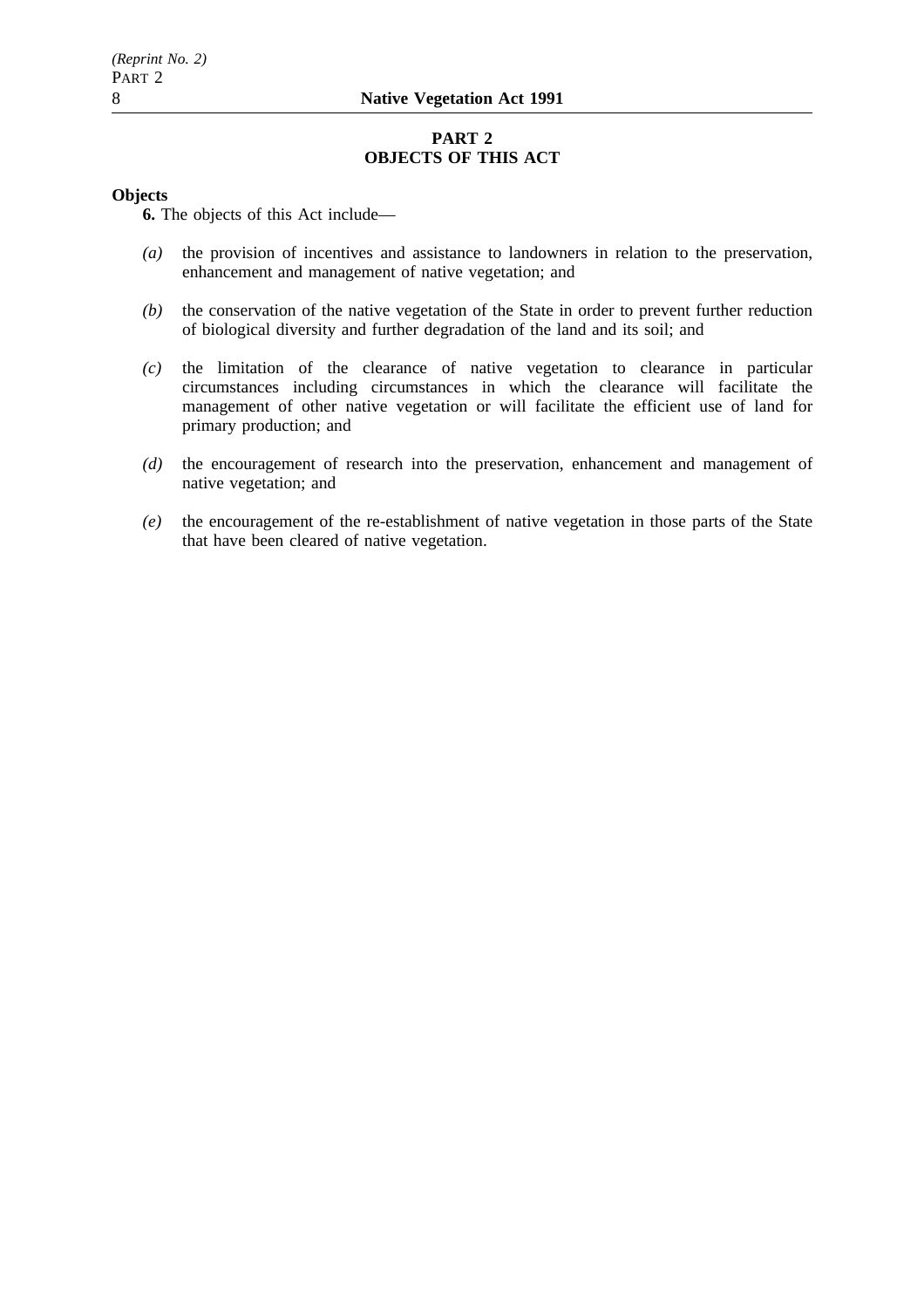## **PART 3 ADMINISTRATION**

## **DIVISION 1—THE NATIVE VEGETATION COUNCIL**

#### **Establishment of the Council**

**7.** (1) The Native Vegetation Council is established.

(2) The Council has the powers, functions and duties conferred, assigned or imposed by this Act.

### **Membership of the Council**

**8.** (1) The Council consists of seven members appointed by the Governor of whom—

- *(a)* one (who will be the presiding member of the Council) must be nominated by the Minister; and
- *(b)* one must be a person selected by the Minister from a panel of three persons nominated by the United Farmers and Stockowners of S.A. Inc.; and
- *(c)* one must be a person selected by the Minister from a panel of three persons nominated by the Conservation Council of South Australia; and
- *(d)* one must be a person selected by the Minister for the time being responsible for the administration of the *Soil Conservation and Land Care Act 1989* from a panel of three persons nominated by the Soil Conservation Council established under that Act; and
- *(e)* one must be nominated by the Local Government Association; and
- *(f)* one must be nominated by the Commonwealth Minister for the Environment; and
- *(g)* one must be a person with extensive knowledge of, and experience in, the preservation and management of native vegetation nominated by the Minister.

(2) All members of the Council must have some knowledge of, and experience in, the preservation and management of native vegetation.

(3) The members nominated by the United Farmers and Stockowners of S.A. Inc. and the Local Government Association must be persons who—

- *(a)* carry on a business of primary production (whether as owner or manager of the business); and
- *(b)* live on, or in close proximity to, the land on which the business is carried on; and
- *(c)* manage the business on a daily basis.
- (4) At least one member of the Council must be a woman and one must be a man.

(5) If practicable the Minister must nominate a person who was a member of the Native Vegetation Authority immediately before the commencement of this Act as the first presiding member of the Council.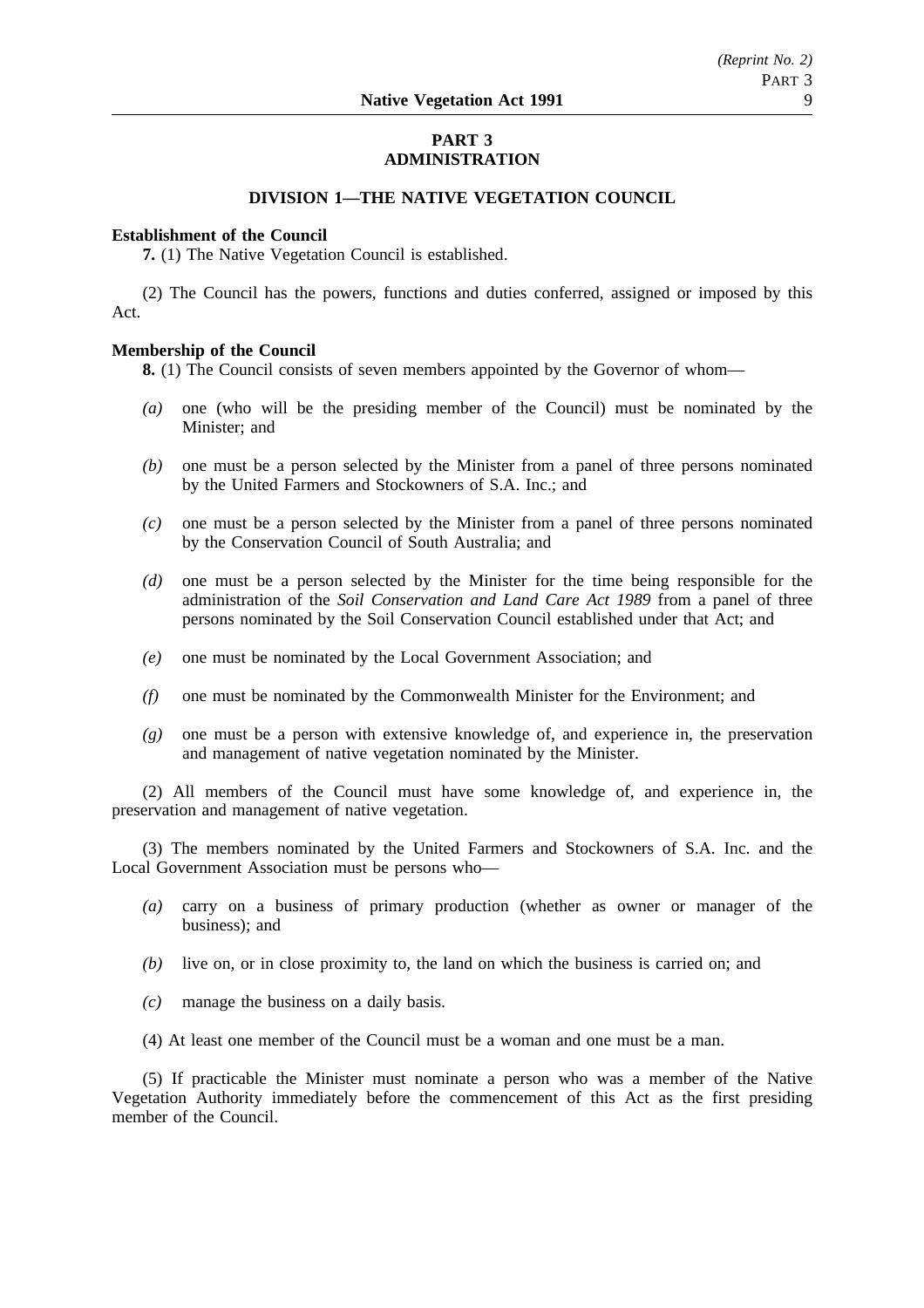(6) The Governor may appoint a deputy to a member of the Council and the deputy may, in the absence, or during a temporary vacancy in the office, of that member, act as a member of the Council.

(7) The appointment of a deputy to a member is subject to the same nomination and qualification requirements as the appointment of the member.

### **Conditions of office**

**9.** (1) A member of the Council will be appointed for a term not exceeding two years on conditions determined by the Governor and will, on the expiration of a term of office, be eligible for reappointment.

- (2) A member may be removed from office by the Governor—
- *(a)* for misconduct; or
- *(b)* for neglect of duty; or
- *(c)* for incompetence; or
- *(d)* for mental or physical incapacity to carry out the duties of office satisfactorily.
- (3) The office of a member becomes vacant if the member—
- *(a)* dies; or
- *(b)* completes a term of office and is not reappointed; or
- *(c)* resigns by written notice addressed to the Minister; or
- *(d)* is removed from office by the Governor under subsection (2).

(4) Upon the office of a member becoming vacant, a person must be appointed in accordance with this Act to the vacant office.

### **Allowances and expenses**

**10.** A member of the Council, or of a committee established by the Council, is entitled to such remuneration, allowances and expenses as the Governor may determine.

#### **Procedures at meetings of the Council**

**11.** (1) The presiding member will preside at meetings of the Council or, in his or her absence, his or her deputy will preside or, in the absence of both of them, a member chosen by those present will preside.

(2) Subject to subsection (3) the Council may act notwithstanding vacancies in its membership.

(3) Four members constitute a quorum of the Council.

(4) A decision in which a majority of the members present at a meeting concur is a decision of the Council but if the members are equally divided the decision of the person presiding at the meeting is the decision of the Council.

(5) Subject to this Act, the Council may determine its own procedures.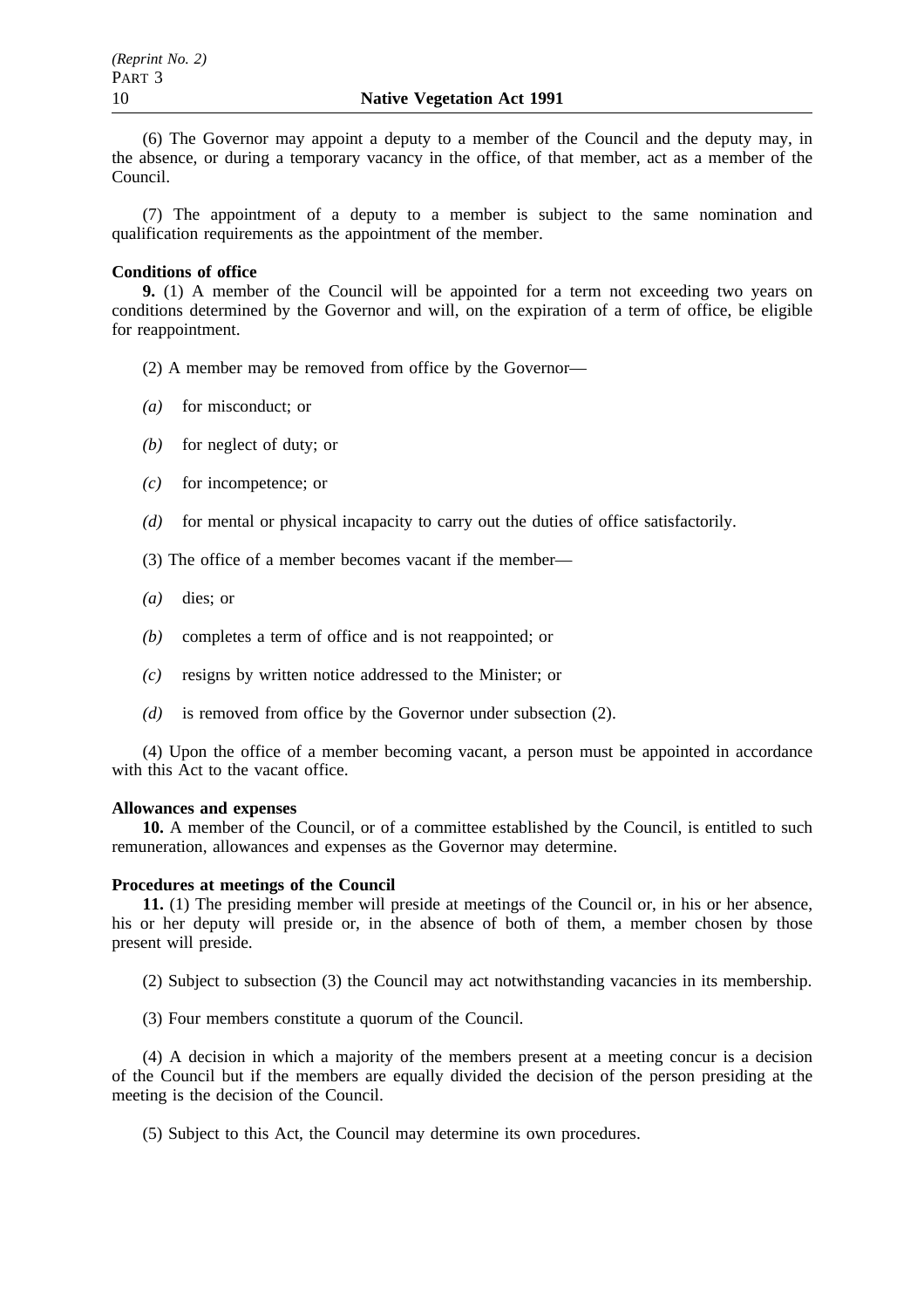## **Validity of acts of the Council and immunity of members**

**12.** (1) No act or proceeding of the Council is invalid by reason only of a vacancy in the office of a member, or a defect in the appointment of a member.

(2) No liability attaches to a member for any act or omission by the member, or by the Council, in good faith and in the exercise, or purported exercise, of powers or functions or in the discharge, or purported discharge, of duties under this Act.

(3) A liability that would, but for subsection (2), attach to a member of the Council attaches instead to the Crown.

## **Personal interest of member**

13. A member who has a personal interest, or a direct or indirect pecuniary interest, in a matter under consideration by the Council must not take part in any deliberations or decision of the Council in relation to that matter.

Penalty: Division 6 fine.

### **Functions of the Council**

**14.** The Council has the following functions:

- *(a)* to keep the condition of the native vegetation of the State under review; and
- *(b)* to advise the Minister in relation to—
	- (i) the preservation, enhancement and management of existing native vegetation; and
	- (ii) the re-establishment of native vegetation on land from which native vegetation has been cleared; and
	- (iii) research into the preservation, enhancement and management of native vegetation and the re-establishment of native vegetation on cleared land; and
- *(c)* to keep the principles of clearance of native vegetation under review and to advise the Minister of any changes to the principles that it considers are necessary or desirable; and
- *(d)* to determine applications for consent to clear native vegetation under Part 5; and
- *(e)* to encourage research into the preservation, enhancement and management of existing native vegetation; and
- *(f)* to encourage the re-establishment of native vegetation on land from which native vegetation has been cleared; and
- *(g)* to administer the Fund pursuant to Division 3; and
- *(h)* such other functions as are assigned to the Council by this Act.

#### **Delegation of powers and functions**

**15.** (1) Subject to this Act, the Council may, with the approval of the Minister, delegate any of its powers or functions.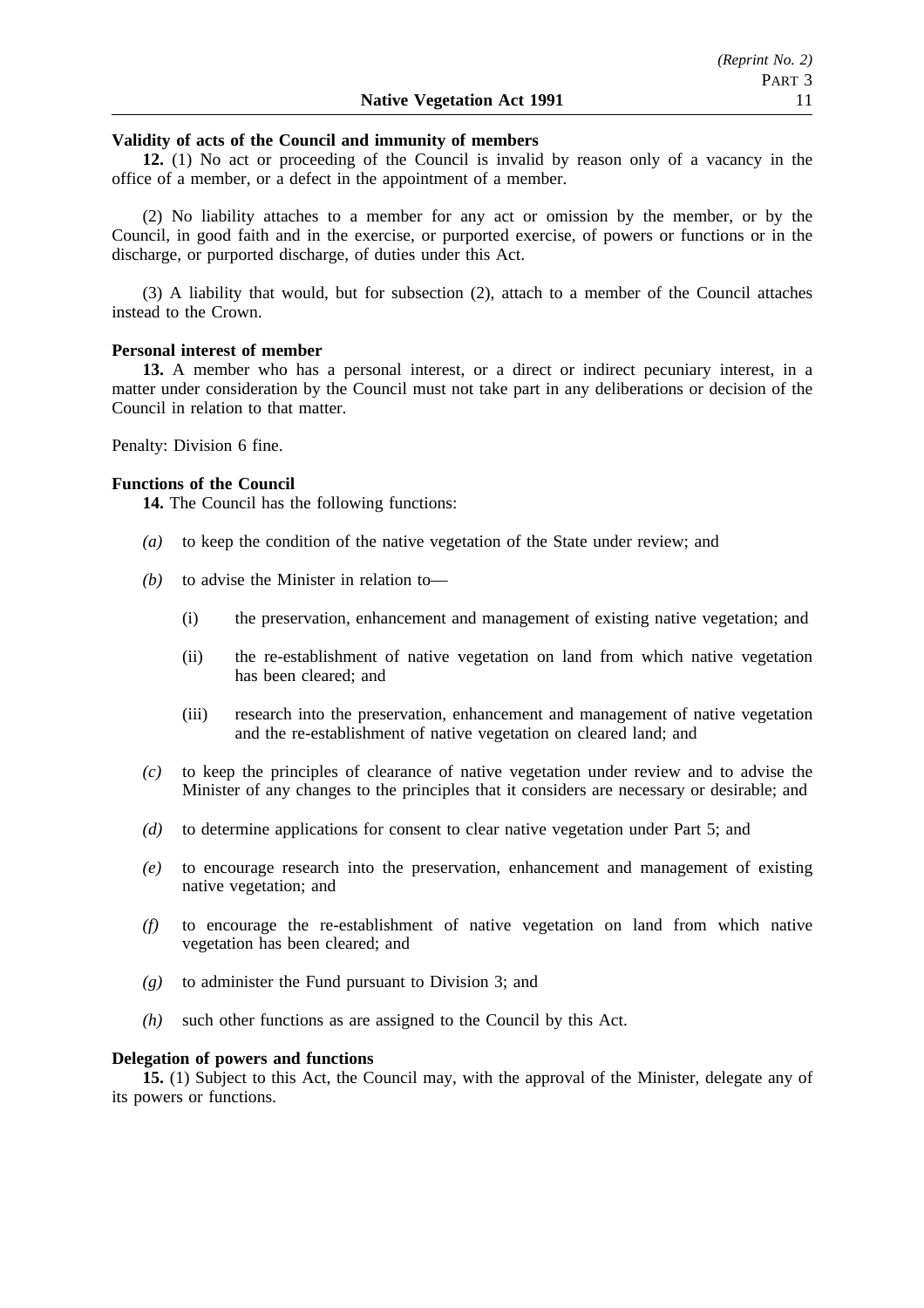- (2) A delegation under this section—
- *(a)* may be made to—
	- (i) the presiding member or another member of the Council; or
	- (ii) a committee established by the Council (whether or not it consists of or includes a member or members of the Council); or
	- (iii) a local council or other body corporate; or
	- (iv) any other person;
- *(b)* may be made subject to such conditions as the Council thinks fit;
- *(c)* is revocable at will and does not derogate from the power of the Council to act in any matter itself.
- (3) A delegation and the revocation of a delegation under this section must be in writing.

(4) A delegation under this section may be made to the person for the time being holding an office or position specified in the delegation.

(5) Where the Council delegates powers or functions to a local council in pursuance of this section, the local council may, with the approval of the Council, subdelegate those powers to a committee or officer of the local council.

(6) A person to whom powers or functions are delegated under this section is disqualified from acting in pursuance of the delegation in relation to any matter in which the delegate has a personal interest or a direct or indirect pecuniary interest.

Penalty: Division 6 fine.

(7) A person who is a member of a local council or the governing body of a body corporate to which powers or functions are delegated under this section is disqualified from taking part in any deliberations or decisions of the local council or body corporate made pursuant to the delegation in relation to any matter in which that person has a personal interest or a direct or indirect pecuniary interest.

### Penalty: Division 6 fine.

#### **Staff**

**16.** (1) There must be a secretary to the Council and such other staff to assist the Council as the Governor thinks fit.

(2) The secretary and other members of staff will be appointed, and hold office, subject to, and in accordance with, the *Government Management and Employment Act 1985* and may hold office in conjunction with any other office in the Public Service of the State.

(3) The Council may, with the approval of the Minister administering a department, make use of the services of officers of that department.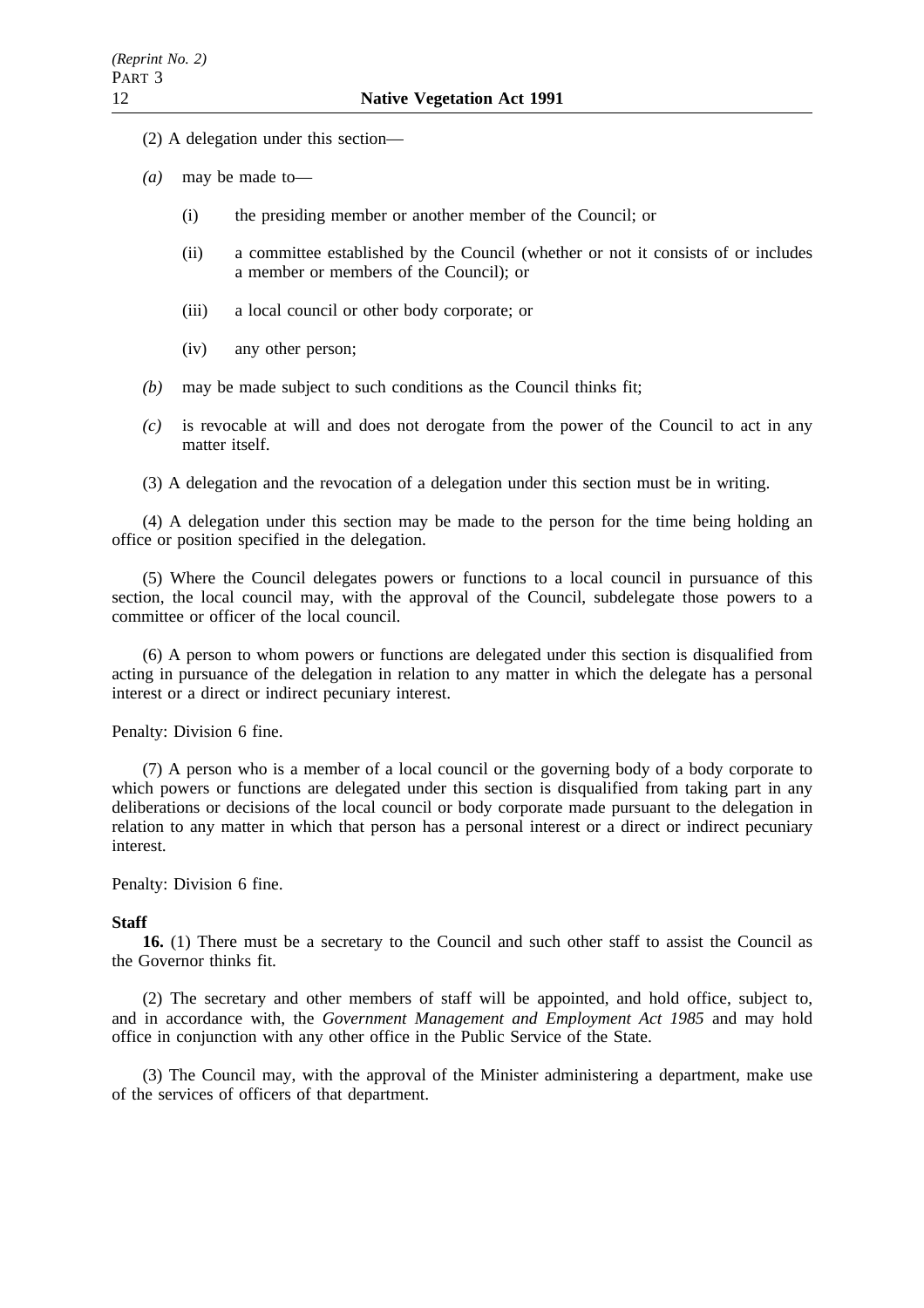### **Annual report**

**17.** (1) On or before 31 October in each year, the Council must prepare and present to the Minister a report upon the administration of this Act during the year that ended on the preceding 30 June and must as part of that report, report upon the work of the Council in carrying out its functions and achieving the objects of this Act.

(2) The report must set out the purposes for which money from the Fund was applied in the relevant year and the amount applied for each purpose and must explain why the Fund was applied in that manner.

(3) The Minister must, within six sitting days after receiving a report presented under this section, cause copies of the report to be laid before both Houses of Parliament.

### **DIVISION 2—CONCILIATORS**

### **Appointment of conciliators**

**18.** The Minister must appoint at least three persons who have wide knowledge of, and experience in, the preservation and management of native vegetation to be conciliators for the purposes of this Act.

#### **Conditions of appointment**

**19.** (1) A conciliator will be appointed for such term and on such conditions as the Minister thinks fit.

(2) A conciliator may be removed from office by the Minister—

- *(a)* for misconduct; or
- *(b)* for neglect of duty; or
- *(c)* for incompetence; or
- *(d)* for mental or physical incapacity to carry out the duties of office satisfactorily.
- (3) The office of a conciliator becomes vacant if he or she—
- *(a)* dies; or
- *(b)* completes a term of office and is not reappointed; or
- *(c)* resigns by written notice addressed to the Minister; or
- *(d)* is removed from office by the Minister under subsection (2).

(4) If, upon the office of a conciliator becoming vacant, the number of conciliators falls below three, a person must be appointed in accordance with this Act to the vacant office.

#### **Allowances, etc.**

**20.** A conciliator is entitled to such remuneration, allowances and expenses as the Minister may determine.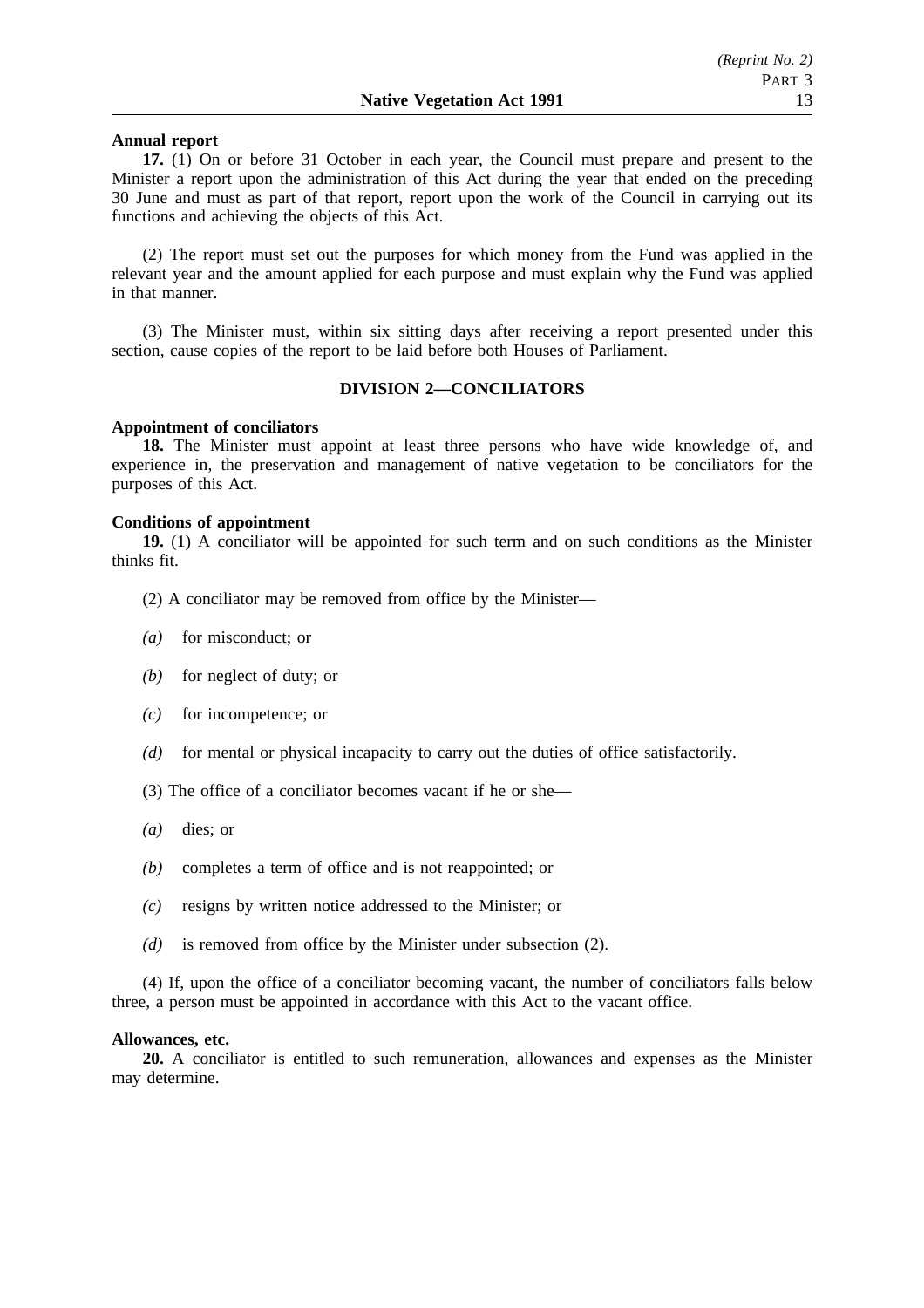### **DIVISION 3—THE NATIVE VEGETATION FUND**

### **The Fund**

**21.** (1) The Native Vegetation Fund is established.

- (2) The Fund is subject to the management and control of the Council.
- (3) The Fund consists of—
- *(a)* money appropriated by Parliament for the purposes of the Fund; and
- *(b)* fees payable in respect of applications to the Council to clear native vegetation; and
- *(c)* penalties payable in respect of offences against this Act; and
- *(d)* interest and accretions arising from investment of the Fund.

(4) The Fund may, with the approval of the Minister, be invested in a manner determined by the Council.

(5) The Council may make payments from the Fund in accordance with this Act.

(6) The Council must in each year apply such amounts as it considers appropriate from the Fund for research into the preservation, enhancement and management of native vegetation and to encourage the re-establishment of native vegetation on land from which native vegetation has been cleared.

### **Accounts and audit**

**22.** (1) The Council must keep proper accounts of receipts and payments in relation to the Fund.

(2) The Auditor-General may at any time, and must at least once in each year, audit the accounts of the Fund.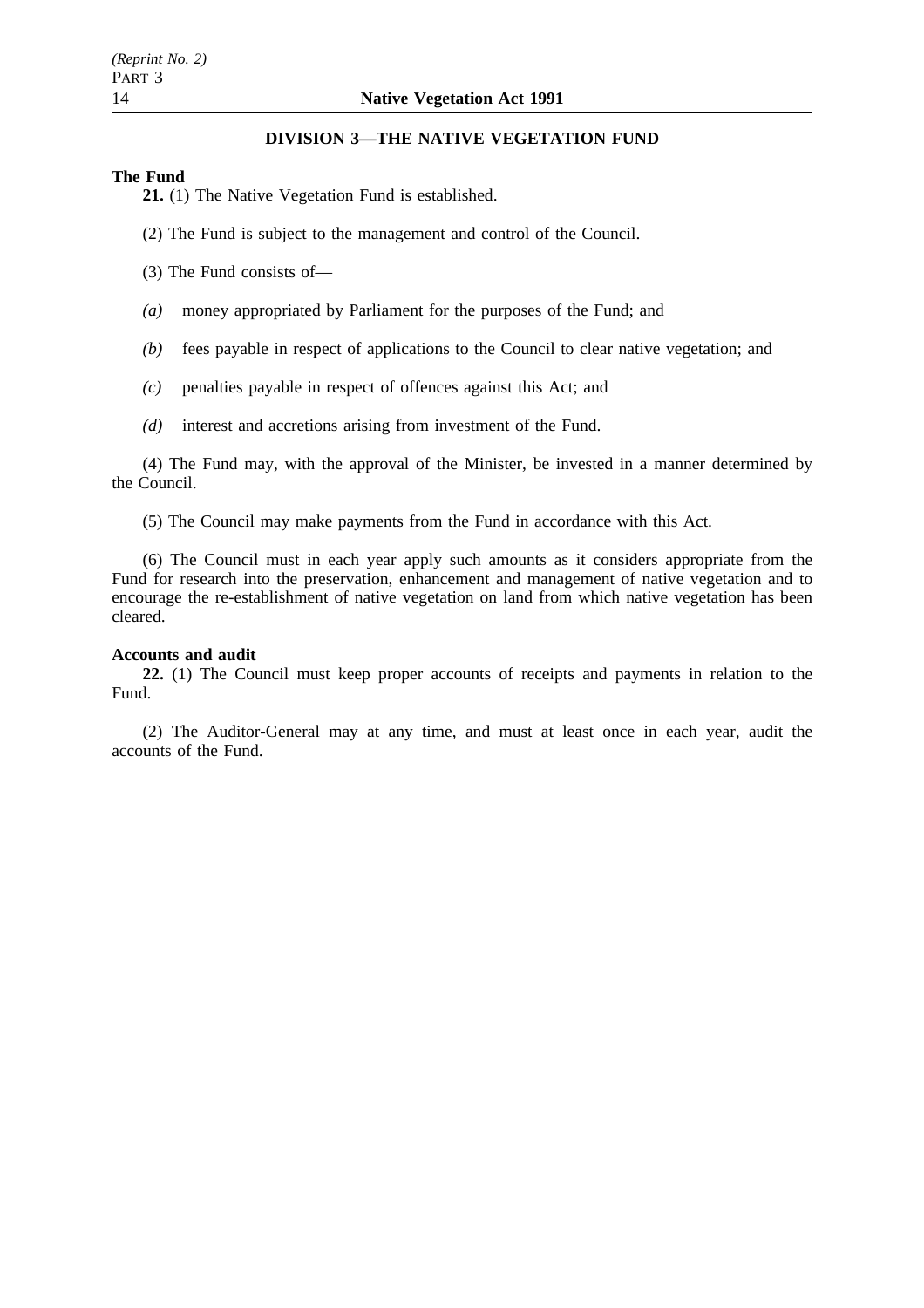### **PART 4**

## **HERITAGE AGREEMENTS AND FINANCIAL AND OTHER ASSISTANCE**

### **Heritage agreements**

**23.** (1) The Minister may enter into a heritage agreement with the owner of land on which native vegetation is growing or is situated.

(2) A heritage agreement attaches to the land and is binding on the current owner of the land whether or not that owner was the person with whom the agreement was made.

(3) The Minister may, by agreement with the owner of the land to which a heritage agreement applies, vary or terminate the agreement.

(4) A heritage agreement is, to the extent specified in the agreement, binding on the occupier of the land.

(5) The Minister must not enter into, vary or terminate a heritage agreement under this section without first consulting and obtaining the approval of the Council.

### **Effect of heritage agreement**

**23A.** (1) A heritage agreement may contain any provision for the preservation or enhancement of native vegetation.

- (2) A heritage agreement may, for example—
- *(a)* restrict the use of land to which it applies;
- *(b)* require specified work or work of a specified kind to be carried out in accordance with specified standards on the land;
- *(c)* restrict the nature of work that may be carried out on the land;
- *(d)* provide for the management of the land, native vegetation on the land or any animals living on or visiting the land in accordance with a particular management plan or in accordance with management plans to be agreed from time to time between the Minister and the owner;
- *(e)* provide for remission of rates or taxes in respect of the land;
- *(f)* provide for the Minister to pay to the owner of the land an amount in respect of the decrease in the value of the land resulting from the execution of the heritage agreement and noting by the Registrar-General of the fact that it has come into force;
- *(g)* provide for the Minister to pay to the owner of the land an amount as an incentive to enter into the heritage agreement.

(3) A term of a heritage agreement providing for the remission of rates or taxes has effect notwithstanding any law to the contrary.

(4) The amount that the Minister agrees to pay in respect of the decrease in the value of the land referred to in subsection (2) must not exceed the amount of the decrease determined by the Valuer-General.

(5) Any money required by the Minister to meet his or her obligations under a heritage agreement entered into under this section must be paid to the Minister from the Fund.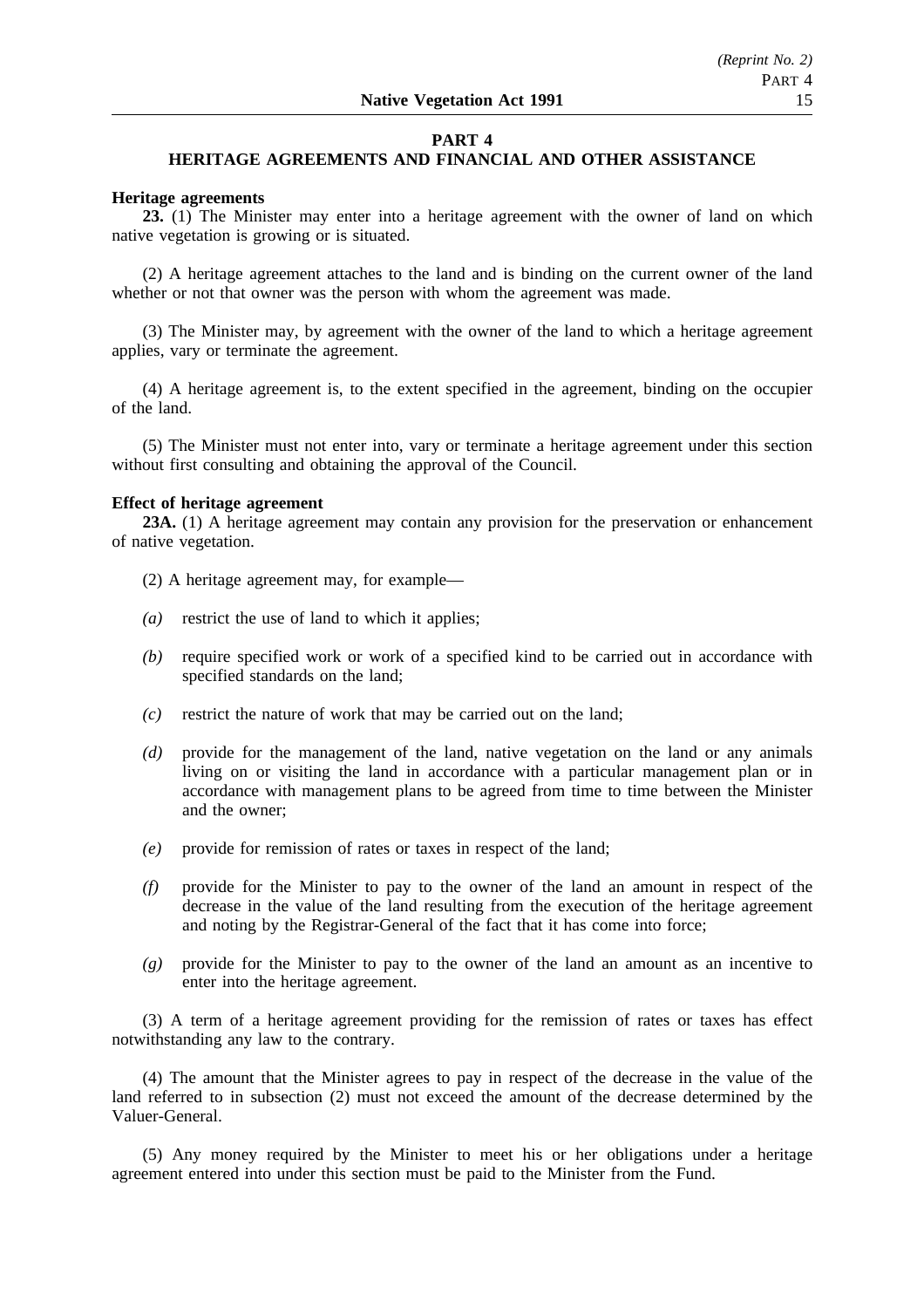### **Registration of heritage agreements**

**23B.** (1) The Council must keep a register of heritage agreements entered into under this Act and must include in the register any agreement varying or terminating a heritage agreement.

(2) The register must be kept available for public inspection at the office of the Council during ordinary office hours.

(3) When the Minister enters into a heritage agreement, or an agreement varying or terminating a heritage agreement, the Registrar-General must, on application by the Minister or another party to the agreement, note the agreement against the relevant instrument of title or, in the case of land not under the *Real Property Act 1886*, against the land.

### **Enforcement of heritage agreements**

**23C.** (1) If—

- *(a)* a party to a heritage agreement fails to comply with it; or
- *(b)* there is reason to apprehend that a party to a heritage agreement may fail to comply with it,

any other party to the agreement may apply to the District Court for an order under this section.

(2) On such an application, the Court may make such orders as are necessary to secure compliance with the agreement, or to remedy the default, and to deal with any related or incidental matters.

#### **Assistance to landowners**

**24.** (1) An owner of land that is subject to a heritage agreement may apply to the Council for financial or other assistance in—

- *(a)* managing the land, native vegetation on the land or any animals living on or visiting the land;
- *(b)* preserving or enhancing native vegetation on the land;
- *(c)* establishing native vegetation on the land;
- *(d)* undertaking research in relation to the preservation, enhancement or management of native vegetation on the land or of animals living on or visiting the land.

(2) An application must be in a form approved by the Council and must set out the applicant's proposals for the application of the assistance requested by the applicant.

(3) The applicant's proposals must be based on guidelines adopted by the Council under this Part.

(4) The Council may grant an application for assistance subject to such conditions as it thinks fit including the execution of an agreement varying the heritage agreement in a manner approved by the Council.

(5) Money payable by way of financial assistance under this section must be paid from the Fund.

(6) Where, in the opinion of the Council, a person to whom the Council has granted financial assistance under this section—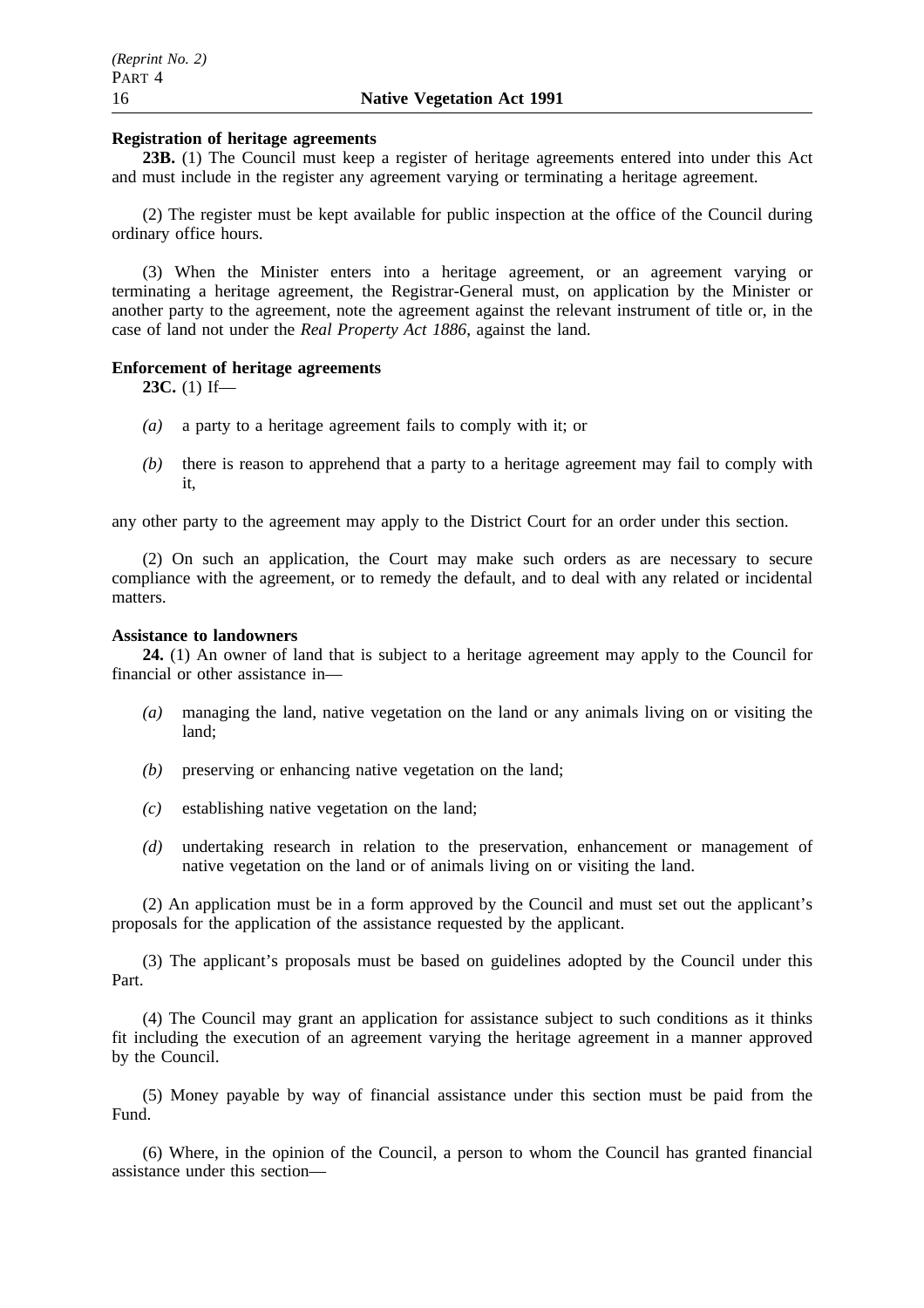- *(a)* contravenes or fails to comply with a condition attached to the grant of the assistance; or
- *(b)* fails, within a reasonable time, to apply the amount granted for the purpose for which it was granted,

the Council may serve written notice on that person demanding repayment of the amount granted or such lesser amount as is specified in the notice.

(7) An amount demanded by the Council under subsection (6) is a debt due by the person from whom it is demanded to the Council and upon recovery must be paid by the Council into the Fund.

(8) A court that is considering a claim for payment of a debt referred to in subsection (7) may refuse to order payment of all or part of the amount claimed if, in its opinion, the person to whom the financial assistance was granted has applied it in accordance with the conditions on which it was granted or in accordance with what he or she genuinely believed to be the conditions on which it was granted.

## **Guidelines for the application of assistance and the management of native vegetation**

**25.** (1) The Council must prepare draft guidelines in relation to the application of financial and other assistance provided by the Council and must also prepare draft guidelines in relation to the management of native vegetation.

- (2) After preparation of the draft guidelines the Council must—
- *(a)* by public advertisement, invite members of the public to make representations to the Council (within a period of not less than two months following publication of the advertisement) as to matters that should be addressed by the guidelines; and
- *(b)* submit the guidelines for comment by the soil conservation boards of the soil conservation districts (if any) to which the guidelines relate; and
- *(c)* where the guidelines relate to pastoral land, submit the guidelines to the Pastoral Board for comment.
- (3) The public advertisement referred to in subsection  $(2)(a)$  must—
- *(a)* specify an address at which copies of the draft guidelines may be purchased or inspected;
- *(b)* specify an address to which representations in connection with the draft guidelines may be forwarded.

(4) The Council may adopt the draft guidelines with, or without, amendment but must, before adopting them, consider all representations made by members of the public and comments made by soil conservation boards or the Pastoral Board pursuant to subsection (2).

(5) The Council must, by public advertisement, specify an address at which copies of guidelines adopted by the Council may be purchased or inspected.

(6) In this section—

"**public advertisement**" means an advertisement published in the *Gazette* and in a newspaper circulating throughout the State.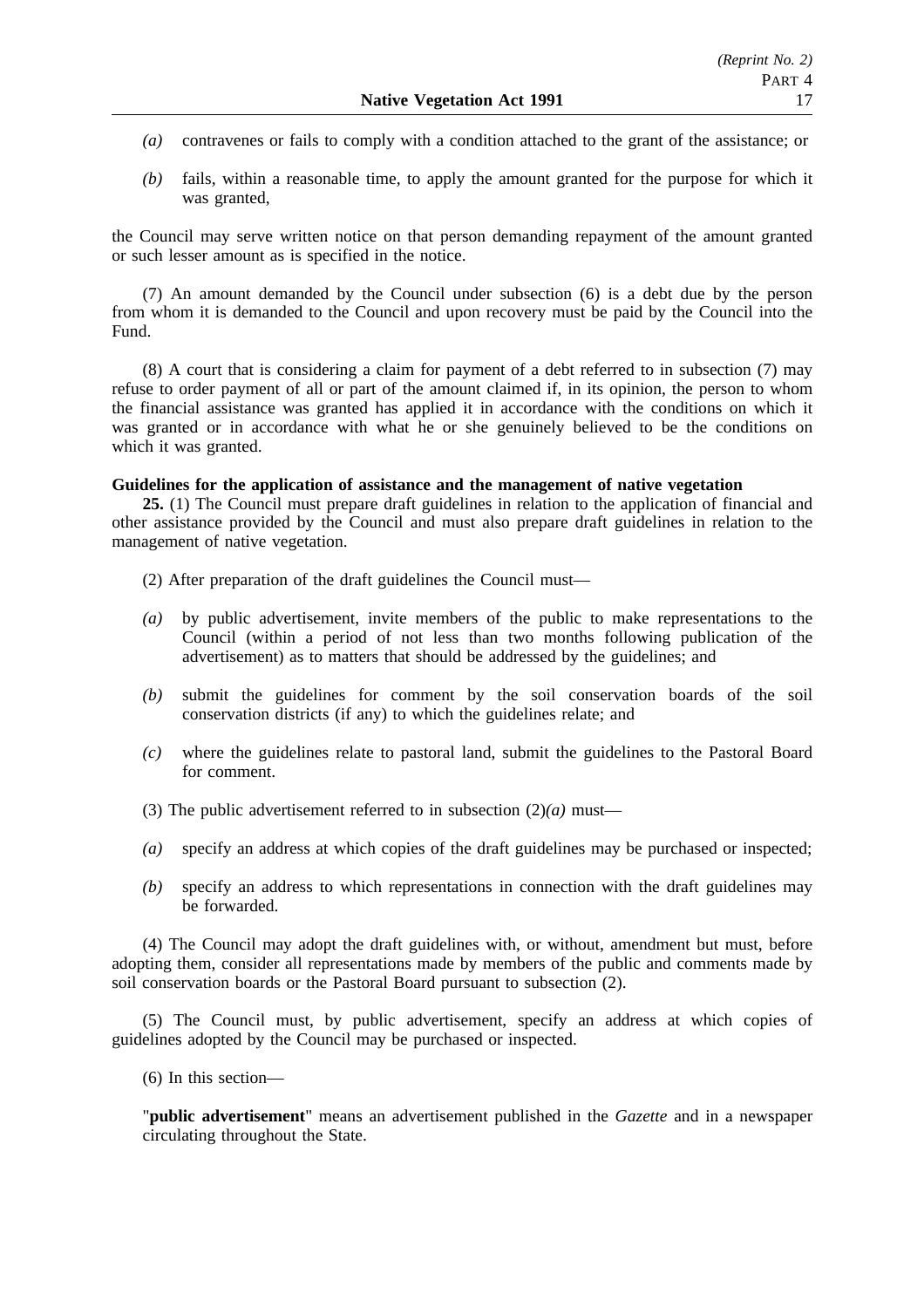## **PART 5**

# **CLEARANCE OF NATIVE VEGETATION**

## **DIVISION 1—CONTROL OF CLEARANCE**

#### **Offence of clearing native vegetation contrary to this Part**

**26.** (1) A person must not clear native vegetation unless the clearance is in accordance with this Part.

Penalty: Division 2 fine or a sum calculated at the prescribed rate for each hectare (or part of a hectare) of the land in relation to which the offence was committed, whichever is greater.

(2) A person must not contravene or fail to comply with a condition attached to a consent granted under this Part.

- Penalty: Division 2 fine or a sum calculated at the prescribed rate for each hectare (or part of a hectare) of the land in relation to which the offence was committed, whichever is greater.
	- (3) In this section—

### "**land in relation to which the offence was committed**" means—

- *(a)* land on which the vegetation is or was growing or is or was situated; and
- *(b)* land that has been, or will be, affected in any way (including by an increase in its value) by reason of the commission of the offence;

"**the prescribed rate**" means—

- *(a)* the amount (if any) per hectare by which the land in relation to which the offence was committed has increased in value as a direct result of the commission of the offence; or
- *(b)* the amount of a division 7 fine,

whichever is the greater.

(4) In determining the amount by which the value of land has increased as the result of the commission of an offence under this section, no account may be taken of the possibility that the establishment of vegetation on the cleared land may be ordered under Division 2.

#### **Clearance of native vegetation**

**27.** Subject to any other Act or law to the contrary—

- *(a)* native vegetation may be cleared with the consent of the Council given in accordance with section 29:
- *(b)* native vegetation may be cleared—
	- (i) if the vegetation is of a prescribed class; or
	- (ii) in prescribed circumstances.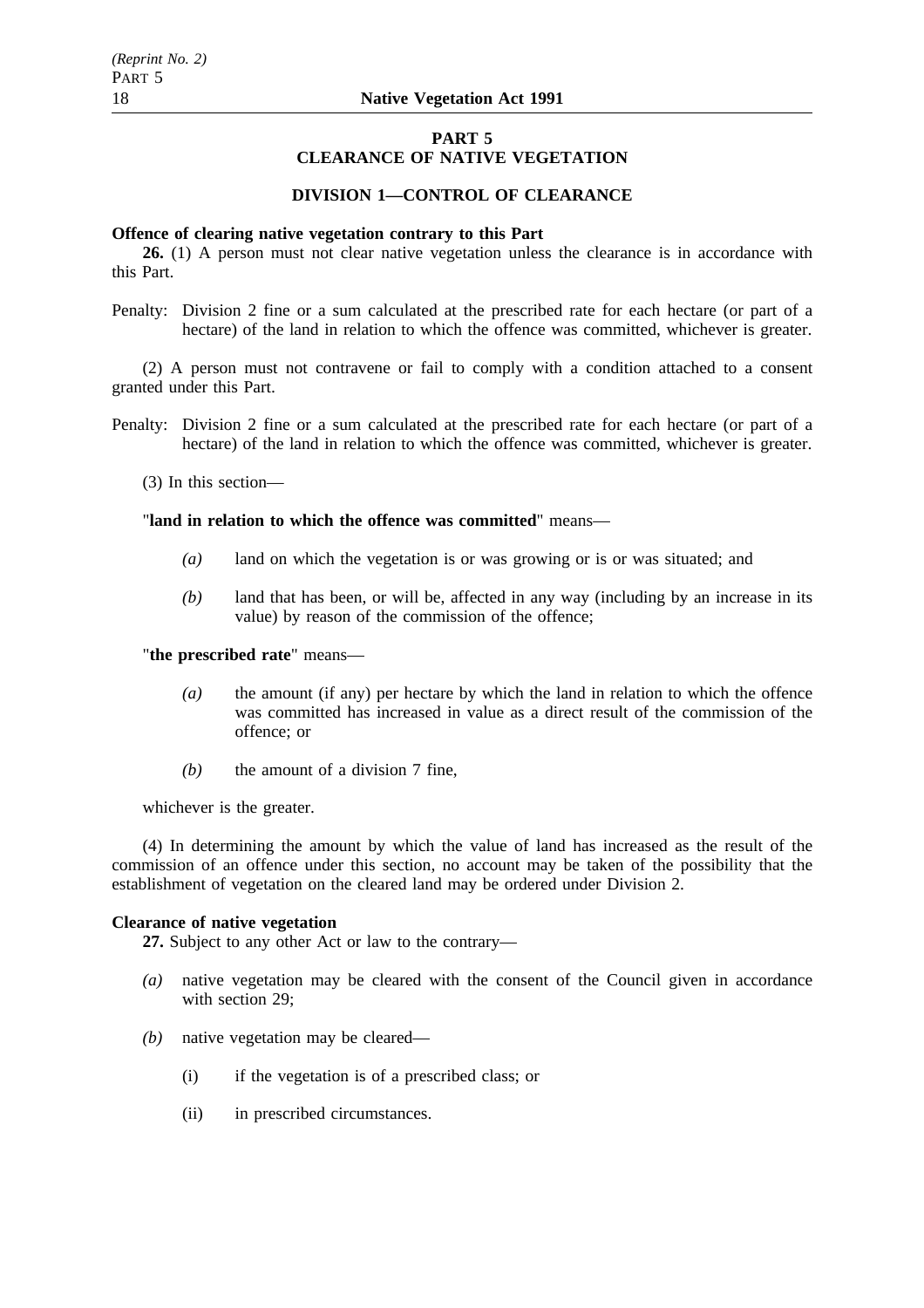### **Application for consent**

**28.** (1) Subject to subsection (2), the owner of land on which native vegetation is growing or is situated, or a person acting on his or her behalf, (but no other person) may apply for consent to clear the vegetation.

(2) Where the land is held from the Crown under a miscellaneous lease, an application for consent to clear vegetation can only be made by the Minister of Lands.

- (3) An application for consent—
- *(a)* must be in a form approved by the Council;
- *(b)* must be accompanied by—
	- (i) a native vegetation management plan prepared by the applicant in accordance with guidelines adopted by the Council under Part 4; and
	- (ii) such information as the Council reasonably requires; and
	- (iii) the prescribed fee.

### **Provisions relating to consent**

**29.** (1) Subject to subsection (4), in deciding whether to consent to an application to clear native vegetation, the Council—

- *(a)* must have regard to the principles of clearance of native vegetation so far as they are relevant to that decision; and
- *(b)* must not make a decision that is seriously at variance with those principles.

(2) When determining an application to clear native vegetation in order to facilitate the management of other native vegetation, the Council must, in exercising its limited discretion under subsection (1), have regard to the applicant's desire to facilitate the management of that other vegetation.

(3) When determining an application to clear native vegetation that is growing or is situated on land that forms part of a property that is used for the business of primary production, the Council must, in exercising its limited discretion under subsection (1), have regard to the applicant's desire to operate the business as efficiently as possible.

(4) The Council may give its consent to clearance of native vegetation that is in contravention of subsection (1)*(b)* if—

- *(a)* the vegetation comprises one or more isolated plants; and
- *(b)* the applicant is engaged in the business of primary production; and
- *(c)* in the opinion of the Council, the retention of that plant, or those plants, would put the applicant to unreasonable expense in carrying on that business or would result in an unreasonable reduction of potential income from that business.

(5) Where native vegetation that is the subject of an application for the Council's consent to clear under this Division is in a soil conservation district, the Council must, before giving its consent, consult the soil conservation board for that district and have regard to the board's recommendations (if any) in relation to the application.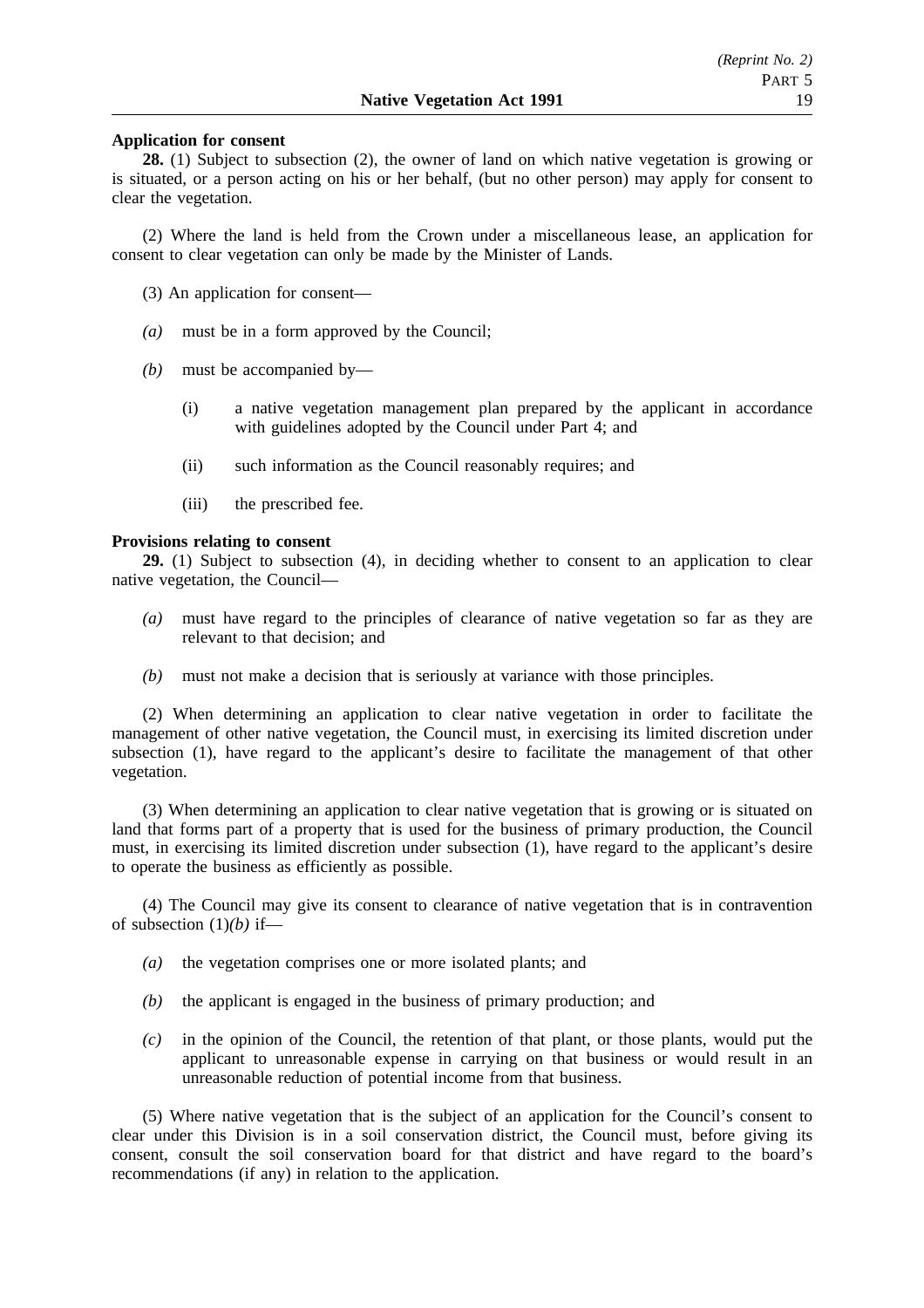(6) Where native vegetation that is the subject of an application for the Council's consent to clear under this Division is on pastoral land, the Council must, before giving its consent, consult the Pastoral Board and have regard to the Board's recommendations (if any) in relation to the application.

(7) Where the land on which the vegetation is growing or is situated is pastoral land and is also in a soil conservation district, both the soil conservation board and the Pastoral Board must be consulted under subsections (5) and (6).

(8) Where a soil conservation board or the Pastoral Board has been consulted by the Council under subsection (5) or (6), the board concerned may request the owner of the land to submit to it a property plan under the *Soil Conservation and Land Care Act 1989* or the *Pastoral Land Management and Conservation Act 1989* (whichever is appropriate) and, until the plan has been submitted to it, the board may recommend to the Council that it refuse consent solely on the ground that the plan has not been submitted.

(9) Section 41(10) of the *Pastoral Land Management and Conservation Act 1989* does not apply to, or in relation to, a property plan requested by the Pastoral Board under subsection (8).

(10) A consent under this Division is subject to such conditions (if any) as the Council thinks fit to impose, and any such conditions are binding on, and enforceable against, the person by whom the clearance is undertaken, all subsequent owners of the land and any other person who acquires the benefit of the consent.

(11) The Council may give its consent to clearance of native vegetation pursuant to subsection (4) if, and only if—

- *(a)* it attaches to the consent a condition requiring the applicant to establish native vegetation on land specified by the Council; and
- *(b)* the Council is satisfied that the environmental benefits that will be provided by that vegetation significantly outweigh the environmental benefits provided by the vegetation to be cleared.

(12) Subject to subsection (15), no appeal lies against a refusal of consent or a condition attached to a consent under this Division.

(13) Consent to undertake clearance under this Division remains in force for two years or for such longer period as the Council may fix at the time of granting consent or subsequently on application by a person who has the benefit of the consent.

(14) An applicant for consent under this Division may appear before the Council in support of the application and the Council must observe the rules of natural justice when considering and determining the application.

(15) Where an applicant satisfies a District Court that the Council has failed to observe the rules of natural justice the Court may quash the Council's decision and direct it to reconsider the application.

(16) Where the Council refuses an application in whole or in part or attaches conditions to its consent, it must provide the applicant with a written statement of the reasons for its decision.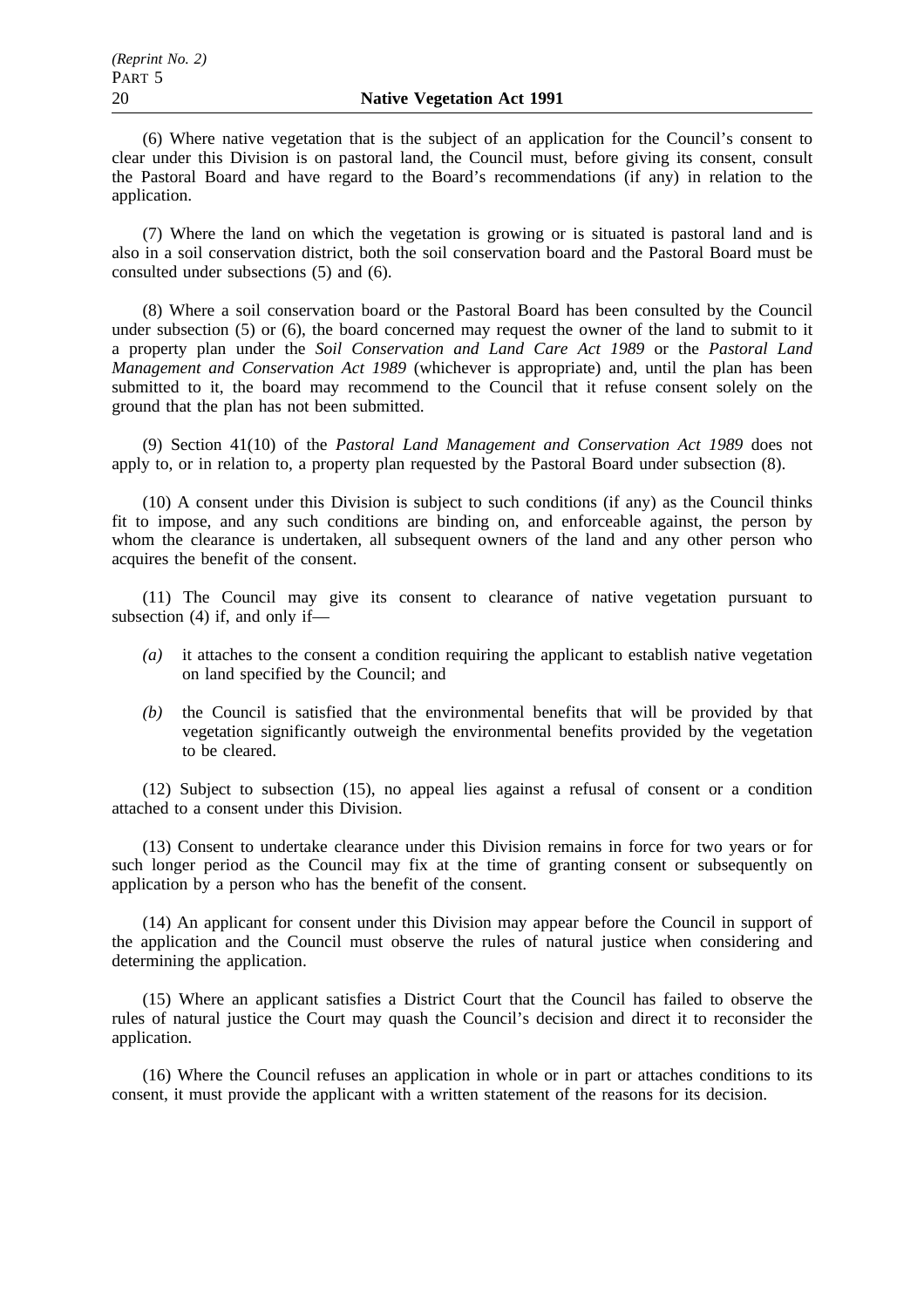### **Avoidance of duplication of procedures etc.**

**29A.** (1) The purpose of this section is to provide for the avoidance of unnecessary duplication of procedures and compliance requirements under the Commonwealth Act and this Act where the clearance of native vegetation requires consent under this Act and approval under the Commonwealth Act.

- (2) Despite any other provision of this Act, the Council may—
- *(a)* accept a Commonwealth Act document as an application for consent under section 28 if (subject to subsection (5)) it complies with the requirements of this Act; and
- *(b)* accept the whole or part of a plan, report, statement, assessment or other document used, or to be used, for the purposes of the Commonwealth Act as a native vegetation management plan referred to in section  $28(3)(b)(i)$  if (subject to subsection (5)) the document has been prepared in compliance with this Act and complies with the requirements of this Act.

(3) To avoid doubt, where a controlled action under the Commonwealth Act comprises or includes the clearance of native vegetation, the Council may, when considering an application for consent to clear the native vegetation use information and other material provided to the Commonwealth Minister under the Commonwealth Act for the purpose of deciding whether to give his or her approval to the controlled action under that Act.

(4) Where a controlled action under the Commonwealth Act comprises or includes the clearance of native vegetation, the Council—

- *(a)* must, if the Commonwealth Minister has given his or her approval to the controlled action, consider whether the conditions (if any) to be imposed on the consent should be consistent with the conditions (if any) attached to the Commonwealth Minister's approval under the Commonwealth Act;
- *(b)* may impose a condition on the consent that requires compliance with all or some of the conditions attached to the Commonwealth Minister's approval under the Commonwealth Act.
- (5) A document accepted under subsection (2)—
- *(a)* may be in a form that does not comply with the requirements of this Act; and
- *(b)* may include information or other material that is irrelevant for the purposes of this Act.

(6) Once a document is accepted under subsection (2) the document will not be invalid or ineffective for the purposes of this Act because a court, tribunal or other authority has decided that it is invalid or ineffective for the purposes of the Commonwealth Act.

(7) In this section—

"**assessment report**" means—

- *(a)* an assessment report as defined in the Commonwealth Act by reference to section 84(3), 95, 100 or 105 of that Act; or
- *(b)* a report under section 121 of the Commonwealth Act;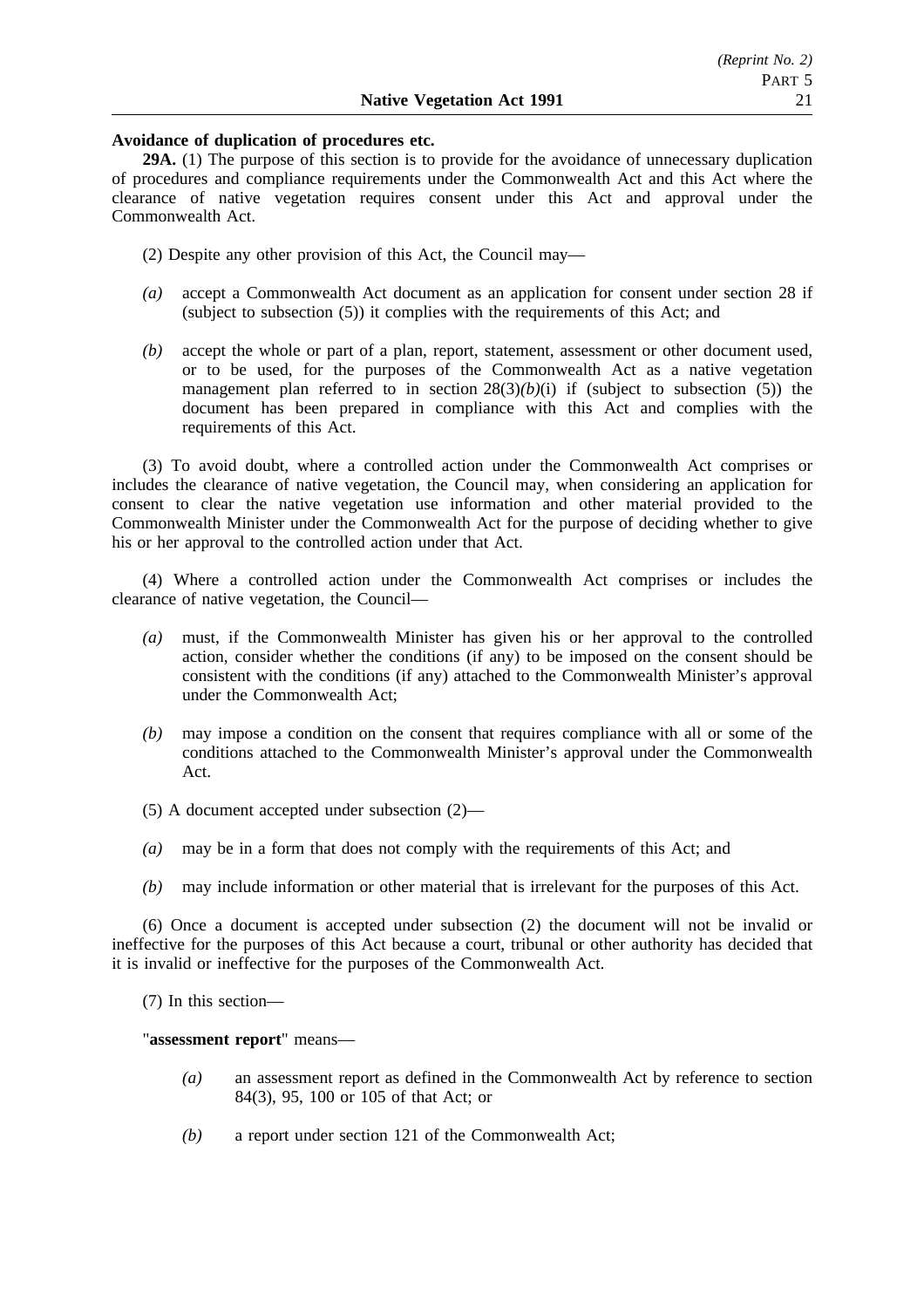"**Commonwealth Act**" means the *Environment Protection and Biodiversity Conservation Act 1999* of the Commonwealth;

### "**Commonwealth Act document**" means—

- *(a)* a referral under section 68, 69 or 71 of the Commonwealth Act; or
- *(b)* information given by a person to the Minister under the Commonwealth Act under section 86 of that Act; or
- *(c)* information and invitation published by a proponent under section 93 of the Commonwealth Act; or
- *(d)* guidelines prepared under section 97 or 102 of the Commonwealth Act; or
- *(e)* a draft report prepared under section 98 of the Commonwealth Act; or
- *(f)* a finalised report prepared under section 99 of the Commonwealth Act; or
- *(g)* a draft statement prepared under section 103 of the Commonwealth Act; or
- *(h)* a finalised statement prepared under section 104 of the Commonwealth Act; or
- *(i)* an assessment report.

### **Referral to conciliator**

**30.** (1) An applicant for consent to clear native vegetation who is dissatisfied with the Council's determination of the application may request the Council to refer the application to a conciliator for assessment.

(2) The Council must refer an application to a conciliator in pursuance of a request under subsection (1) for preliminary assessment.

(3) If, after preliminary assessment, the conciliator is of the opinion that a full assessment and report should be made under subsection (4) he or she must proceed with the assessment and report.

(4) After making the assessment the conciliator must submit a written report to the Council that either confirms the Council's determination or recommends that the Council vary the determination or revoke the determination and make a determination recommended by the conciliator.

(5) The report must include the conciliator's reasons for his or her recommendation.

(6) Upon receiving the conciliator's report the Council must, if the report recommends that the determination be varied or revoked, reconsider the application and in doing so the Council must have regard to the conciliator's recommendation.

### **DIVISION 2—CIVIL ENFORCEMENT PROCEEDINGS**

### **Jurisdiction of the Court**

**31.** (1) Where a person contravenes or fails to comply with a provision of this Act, the Council may apply to a District Court for an order under this section.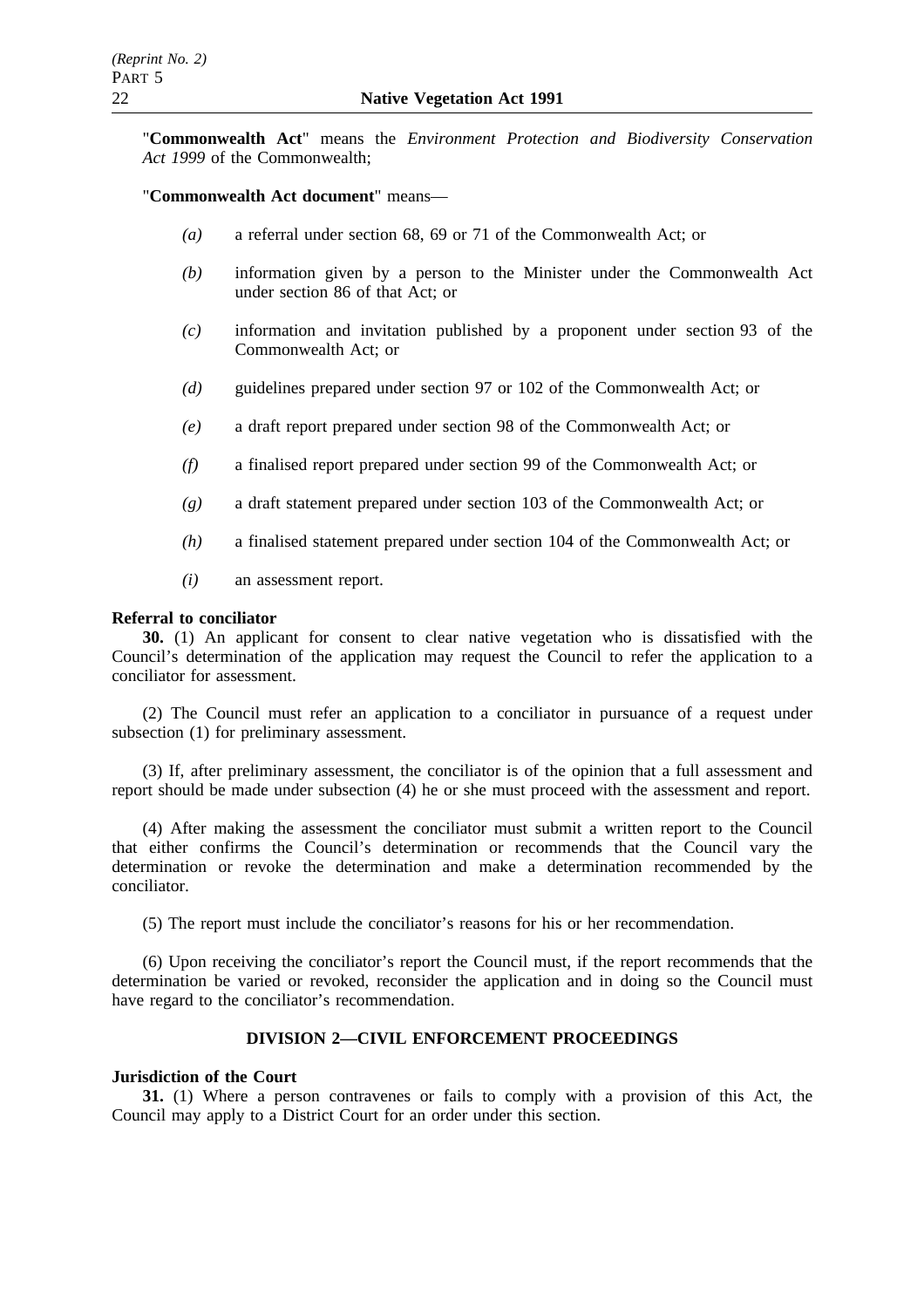(2) The application may be made in the absence of the respondent and, if the Court is satisfied on the application that the respondent has a case to answer, it must issue a summons requiring the respondent to appear before the Court to show cause why an order should not be made under this section.

 $(3)$  If—

- *(a)* after hearing—
	- (i) the applicant and the respondent; and
	- (ii) any other person who has, in the opinion of the Court, a proper interest in the subject matter of the proceedings and desires to be heard in the proceedings,

the Court is satisfied, on the balance of probabilities, that the respondent to the application has contravened or failed to comply with a provision of this Act; or

*(b)* the respondent fails to appear in response to the summons or, having appeared, does not take advantage of the opportunity to be heard,

the Court may order the respondent to do either or both of the following—

- *(c)* to refrain, either temporarily or permanently, from the act, or course of action, that constitutes the contravention of, or failure to comply with, this Act;
- *(d)* to make good the contravention or default in a manner, and within a period, specified by the Court.

(4) Where the respondent has cleared native vegetation in contravention of this Act, the Court must make an order against the respondent under subsection (3)*(d)*.

(5) The order must require, or include a requirement, that the respondent make good the contravention or default by establishing native vegetation on the actual land on which the original vegetation was growing or was situated before it was cleared and where that vegetation, or part of it, is still growing or situated on that land, the Court may order its removal so that the new vegetation can be established on that land.

(6) Any person with a legal or equitable interest in land to which an application under this section relates is entitled to appear and be heard in proceedings based on the application before a final order is made.

(7) If, upon an application under this section or before the determination of the proceedings commenced by the application, the Court is satisfied that, in order to preserve the rights or interests of parties to the proceedings or for any other reason, it is desirable to make an interim order under this section, the Court may make such an order.

(8) An interim order—

- *(a)* may be made on application in the absence of the respondent; and
- *(b)* will be subject to such conditions as the Court thinks fit; and
- *(c)* does not operate after the proceedings in which it is made are finally determined.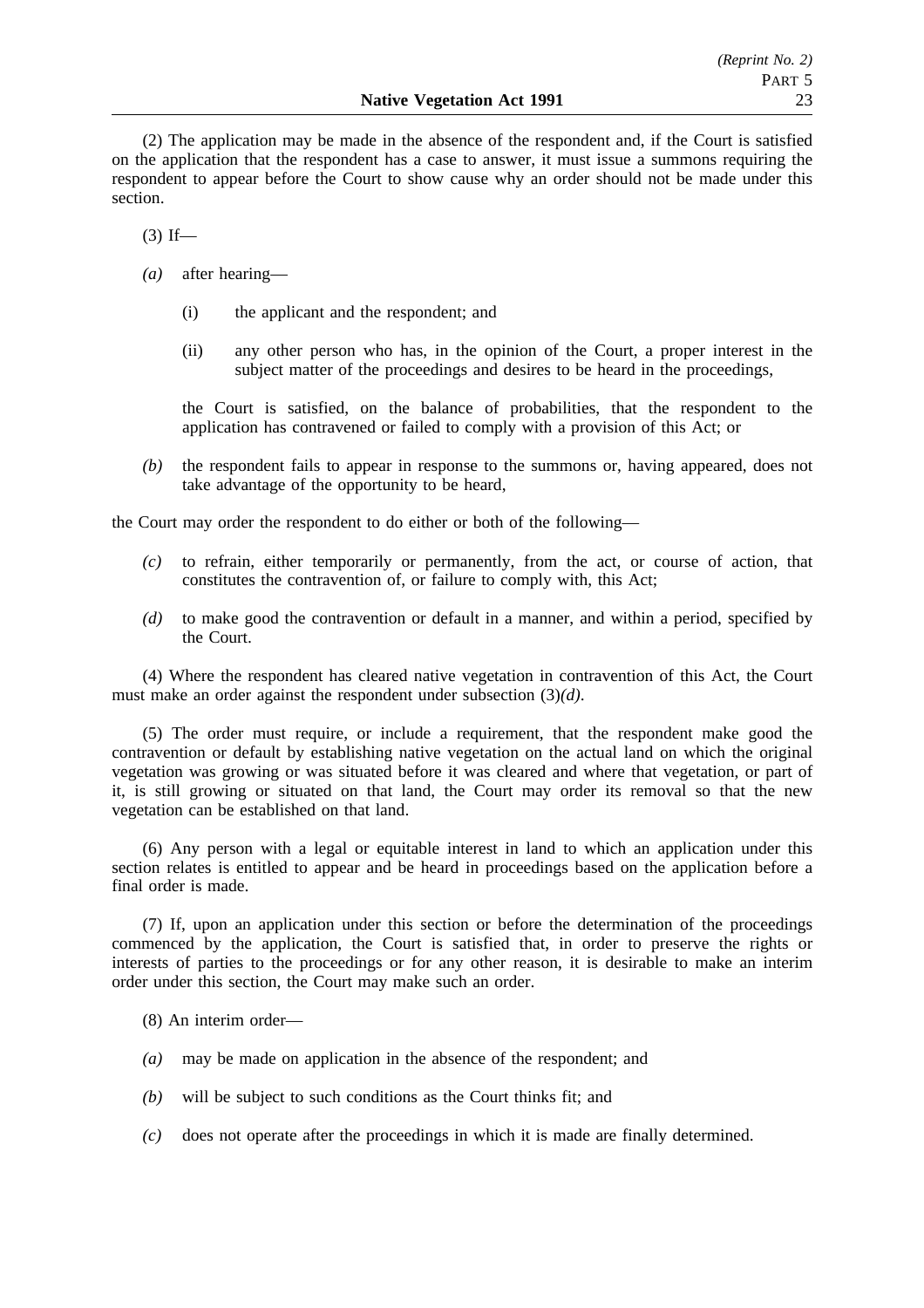(9) A person who contravenes or fails to comply with an order, or an interim order, under this section is (without prejudice to any liability that may be incurred in proceedings for punishment of a contempt of the order) guilty of an offence.

Penalty: Division 2 fine.

(10) Where the Court makes an order under subsection  $(3)(d)$  against the respondent to an application and the respondent fails to comply with the order within the period specified by the Court, the Council may, by leave of the Court, cause any works contemplated by the order to be carried out, and may recover the costs of those works, as a debt, from the respondent.

(11) The Court may make such orders in relation to the costs of proceedings under this section as it thinks just.

### **Appeals**

**32.** (1) Subject to the rules of the Supreme Court, an appeal lies against—

- *(a)* an order of a District Court made in the exercise of the jurisdiction conferred by this Division; or
- *(b)* a decision by a District Court not to make an order under this Division,

to the Land and Valuation Court.

(2) An appeal under this section must be instituted within 60 days of the date of the decision or order subject to appeal, or such longer period as may be allowed by the Land and Valuation Court.

## **Commencement of proceedings**

**33.** (1) Proceedings under this Division may be commenced at any time within three years after the date of the alleged contravention of, or failure to comply with, a provision of this Act or, with the authorisation of the Minister, at any later time within six years after that date.

(2) An apparently genuine document purporting to be under the hand of the Minister and to authorise the commencement of proceedings under this Division must be accepted in legal proceedings, in the absence of proof to the contrary, as proof of the authorisation.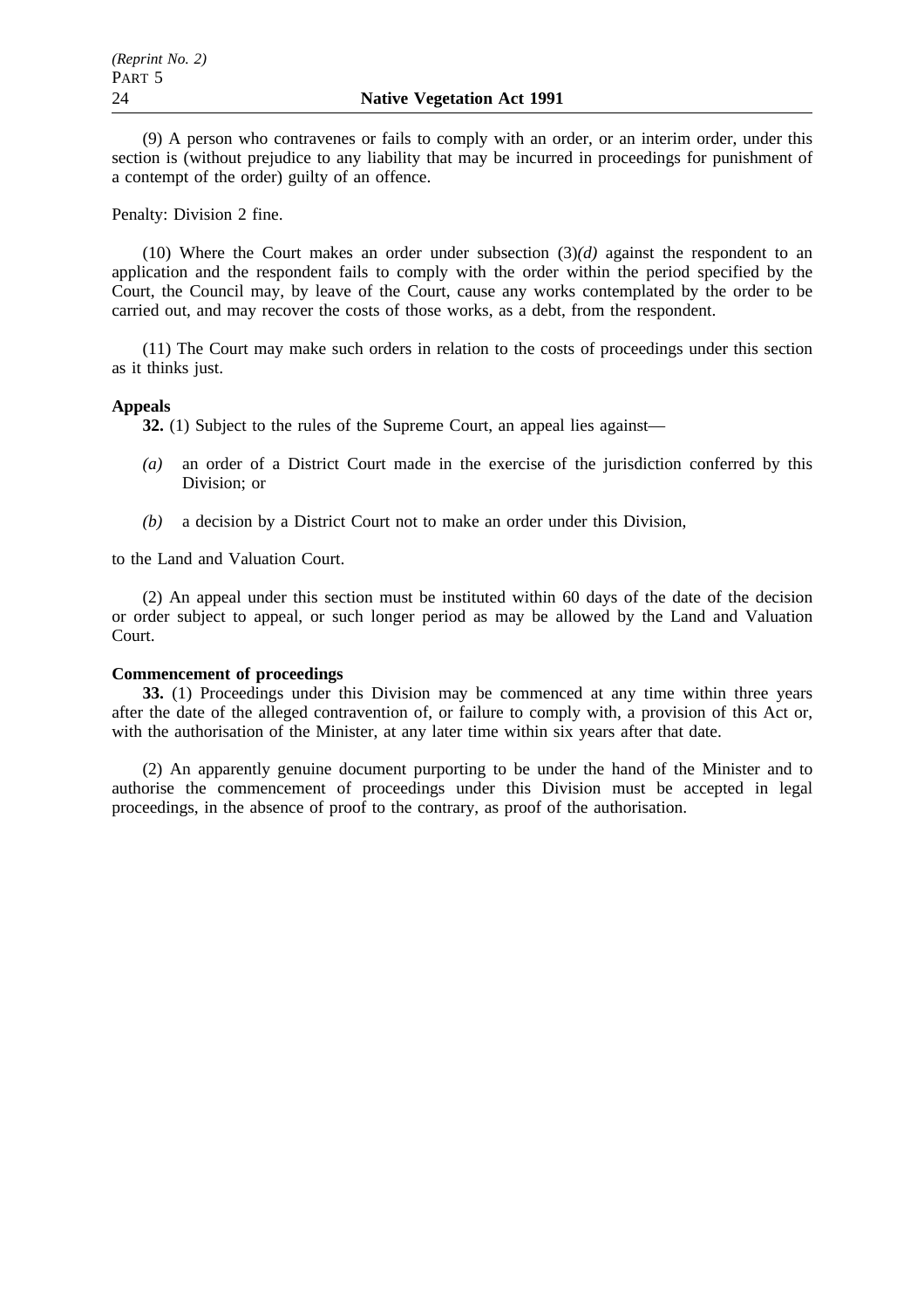## **PART 6 MISCELLANEOUS**

### **Evidentiary provision, etc.**

**34.** (1) An allegation in civil enforcement proceedings under this Act or in proceedings for an offence against this Act that vegetation is, or was, comprised of a plant or plants of a species indigenous to South Australia must be accepted as proved in the absence of proof to the contrary.

(2) Where in civil enforcement proceedings under this Act or in proceedings for an offence against this Act it is proved that vegetation has been cleared, it must be presumed in the absence of proof to the contrary that the vegetation was cleared by the occupier of the land on which it is or was growing or is or was situated.

(3) It must be presumed in civil enforcement proceedings under this Act and in proceedings for an offence against this Act, in the absence of proof to the contrary, that vegetation to which the proceedings relate was not intentionally sown or planted by a person.

(4) In any legal proceedings, an apparently genuine document appearing to be a copy of a heritage agreement certified by the Minister, is, in the absence of proof to the contrary, proof of the agreement and its terms.

## **Proceedings for an offence**

**35.** (1) An offence against this Act is a summary offence.

(2) Proceedings for an offence against this Act may be commenced at any time within three years after the date of the alleged commission of the offence or in exceptional circumstances, with the authorisation of the Minister, at any later time within 6 years after the date of the alleged commission of the offence.

(3) An apparently genuine document purporting to be under the hand of the Minister and to authorise the commencement of proceedings for an offence against this Act must be accepted in legal proceedings, in the absence of proof to the contrary, as proof of the authorisation.

(4) A penalty payable in respect of an offence against this Act must be paid into the Fund.

### **Powers of entry, etc.**

**36.** (1) If a person authorised by the Minister (an "authorised officer") suspects on reasonable grounds that an offence against this Act is being, or has been, committed, the officer may—

- *(a)* enter and inspect the land on which the suspected offence is being, or has been, committed;
- *(b)* require the person suspected of committing, or having committed, the offence to state his or her full name and usual place of residence.

(2) If an authorised officer suspects on reasonable grounds that a person is about to commit an offence against this Act the officer may require the person to state his or her full name and usual place of residence.

(2a) An authorised officer may, at any reasonable time, enter and inspect land for the purposes of determining whether a heritage agreement entered into under this Act is being, or has been, complied with.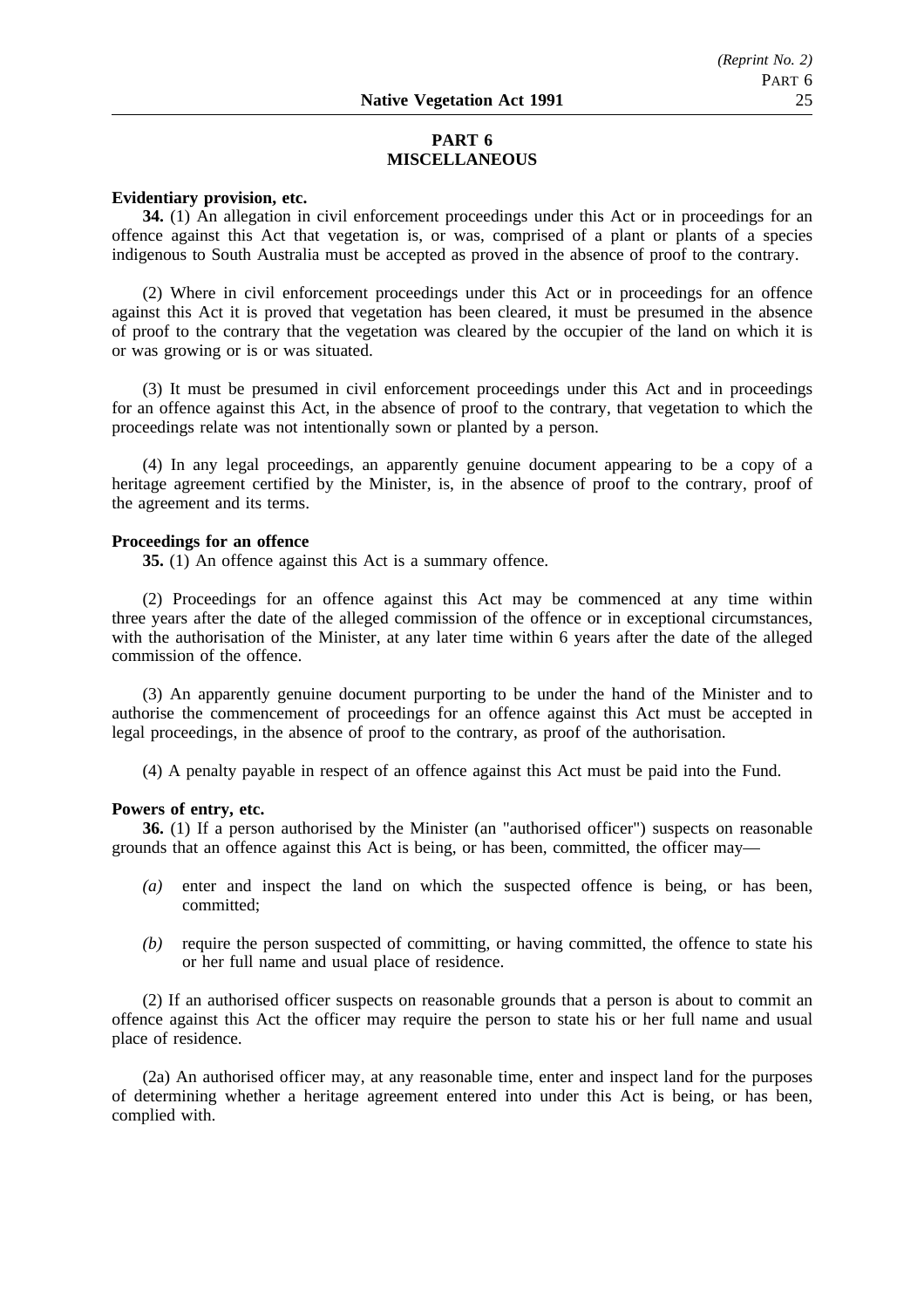(3) A person who has commenced clearing native vegetation with the consent of the Council or the Native Vegetation Authority must, if required to do so by an authorised officer, produce to the officer the Council's, or the Authority's, consent and must not continue to clear the vegetation until he or she has complied with that requirement.

Penalty: Division 8 fine.

(4) An authorised officer may request any suitable person to assist the officer in the exercise of powers under this section.

(5) A person giving assistance in response to such a request has the powers of the officer.

(6) A person who fails to comply with a requirement of an authorised officer or a person assisting an authorised officer under this section is guilty of an offence.

Penalty: Division 8 fine.

(7) An authorised officer, or a person assisting an authorised officer, who, in relation to the exercise of powers under this Act—

- *(a)* addresses offensive language to any other person; or
- *(b)* without lawful authority or a reasonable belief as to lawful authority, hinders or obstructs, or uses or threatens to use force in relation to, any other person,

is guilty of an offence.

Penalty: Division 6 fine.

#### **Hindering of officers, etc.**

**37.** (1) A person must not—

- *(a)* hinder; or
- *(b)* use abusive, threatening or insulting language; or
- *(c)* assault,

an authorised officer, or a person assisting an authorised officer, in the exercise of powers under section 36.

Penalty: *(a)* in the case of an assault, a division 5 fine or division 5 imprisonment;

*(b)* in any other case, a division 6 fine.

#### **Vicarious liability**

**38.** For the purposes of this Act, an act or omission of an employee or agent will be taken to be the act or omission of the employer or principal unless it is proved that the act or omission did not occur in the course of the employment or agency.

### **Offences by bodies corporate**

**39.** Where a body corporate is guilty of an offence against this Act, each member of the governing body, and the manager, of the body corporate are guilty of an offence and liable to the same penalty as is prescribed for the principal offence.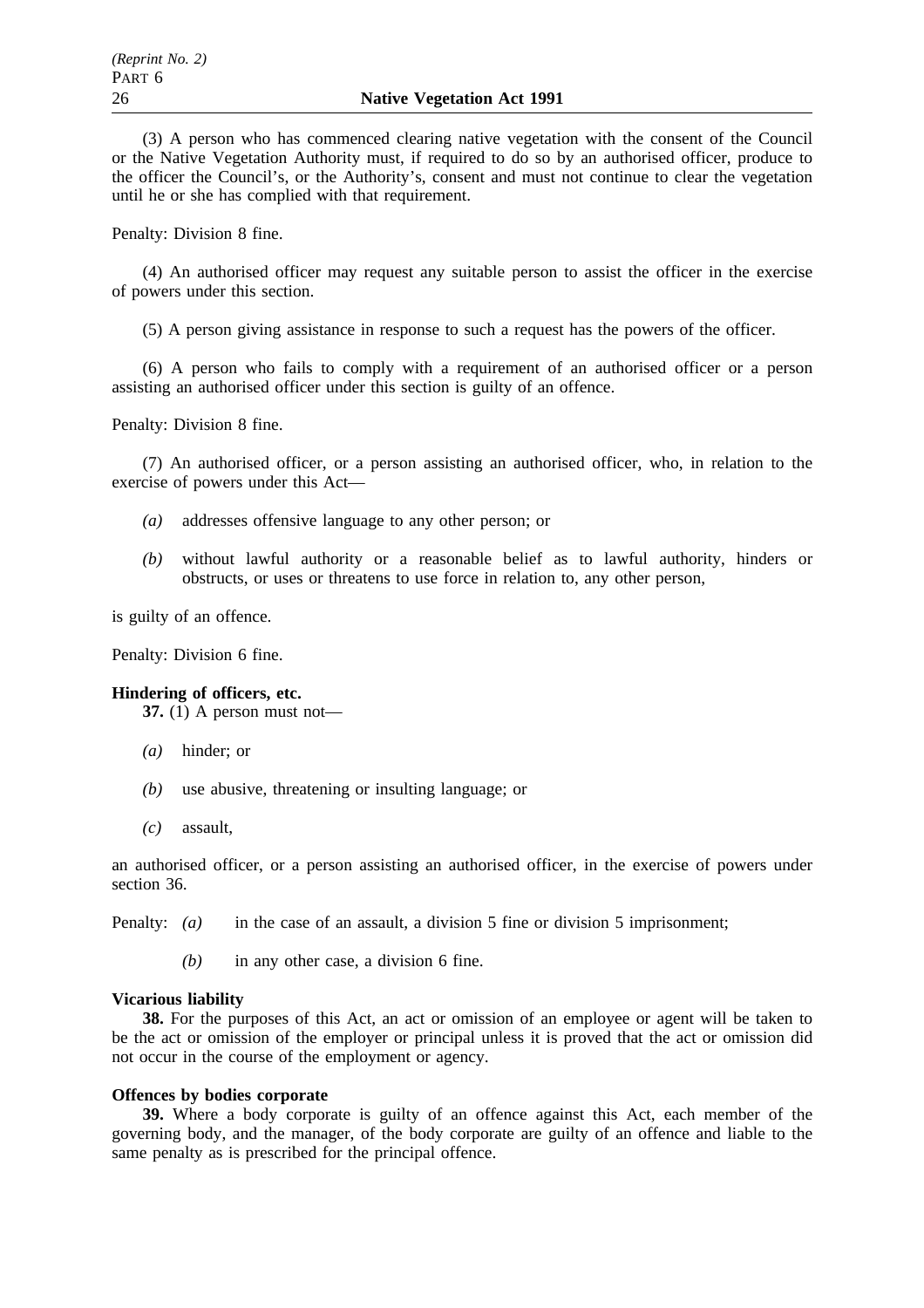### **General defence**

**40.** It is a defence to a charge of an offence against this Act if the defendant proves that the alleged offence was not committed intentionally and did not result from any failure on the part of the defendant to take reasonable care to avoid the commission of the offence.

### **Regulations**

**41.** (1) The Governor may make such regulations as are contemplated by this Act, or as are necessary or expedient for the purposes of this Act.

(2) In particular regulations may—

- *(a)* amend schedule 1;
- *(b)* prescribe and provide for the payment of fees and may empower the Council, or any other person to whom fees are payable, to remit payment of the whole or part of the fees.
- (3) Any such regulations—
- *(a)* may apply generally throughout the State or be limited in application to a particular area; and
- *(b)* may operate by reference to any factor or combination of factors and, in particular, may operate by reference to the direction or opinion of a person or body named for that purpose in the regulation.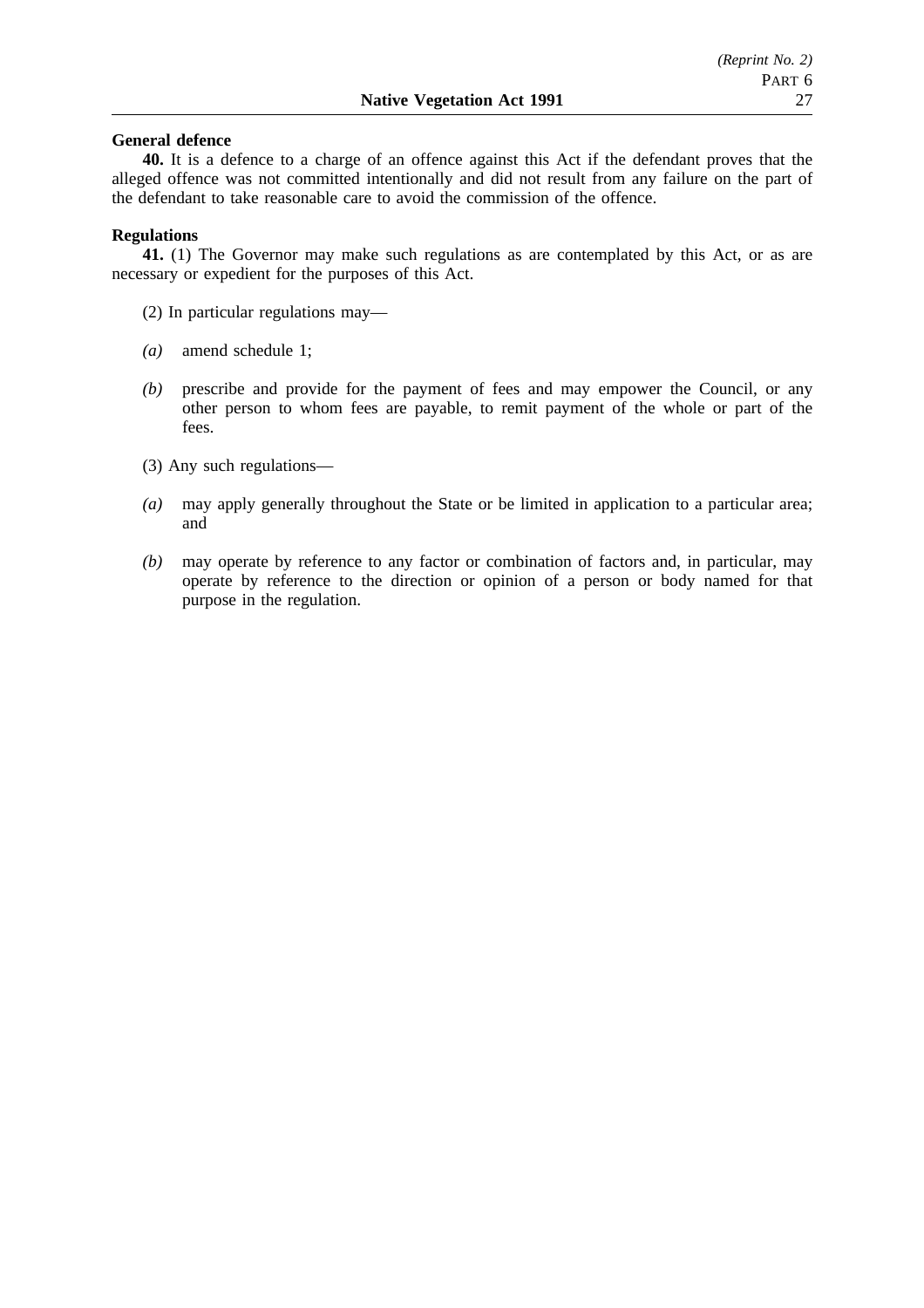#### **SCHEDULE 1**

#### **Principles of Clearance of Native Vegetation**

- 1. Native vegetation should not be cleared if, in the opinion of the Council—
- *(a)* it comprises a high level of diversity of plant species; or
- *(b)* it has significance as a habitat for wildlife; or
- *(c)* it includes plants of a rare, vulnerable or endangered species; or
- *(d)* the vegetation comprises the whole, or a part, of a plant community that is rare, vulnerable or endangered; or
- *(e)* it is significant as a remnant of vegetation in an area which has been extensively cleared; or
- *(f)* it is growing in, or in association with, a wetland environment; or
- *(g)* it contributes significantly to the amenity of the area in which it is growing or is situated; or
- *(h)* the clearance of the vegetation is likely to contribute to soil erosion or salinity in an area in which appreciable erosion or salinization has already occurred or, where such erosion or salinization has not yet occurred, the clearance of the vegetation is likely to cause appreciable soil erosion or salinity; or
- *(i)* the clearance of the vegetation is likely to cause deterioration in the quality of surface or underground water; or
- *(j)* the clearance of the vegetation is likely to cause, or exacerbate, the incidence or intensity of flooding; or
- $(k)$ 
	- (i) after clearance the land will be used for a particular purpose; and
	- (ii) the land is the subject of assessment under section 35 of the *Soil Conservation and Land Care Act 1989*; and
	- (iii) according to that assessment the use of the land for that purpose cannot be sustained.

2. In this schedule, unless the contrary intention appears—

"**endangered species**" means a species of plant for the time being appearing in Part 2 of schedule 7 of the *National Parks and Wildlife Act 1972;*;

"**plant community**" means plants of a species indigenous to South Australia growing in association with one another and forming a group that is distinct from other plant communities;

"**rare species**" means a species of plant for the time being appearing in Part 2 of schedule 9 of the *National Parks and Wildlife Act 1972*;

"**vulnerable species**" means a species of plant for the time being appearing in Part 2 of schedule 8 of the *National Parks and Wildlife Act 1972*;

"**wildlife**" has the same meaning as in the *National Parks and Wildlife Act 1972*.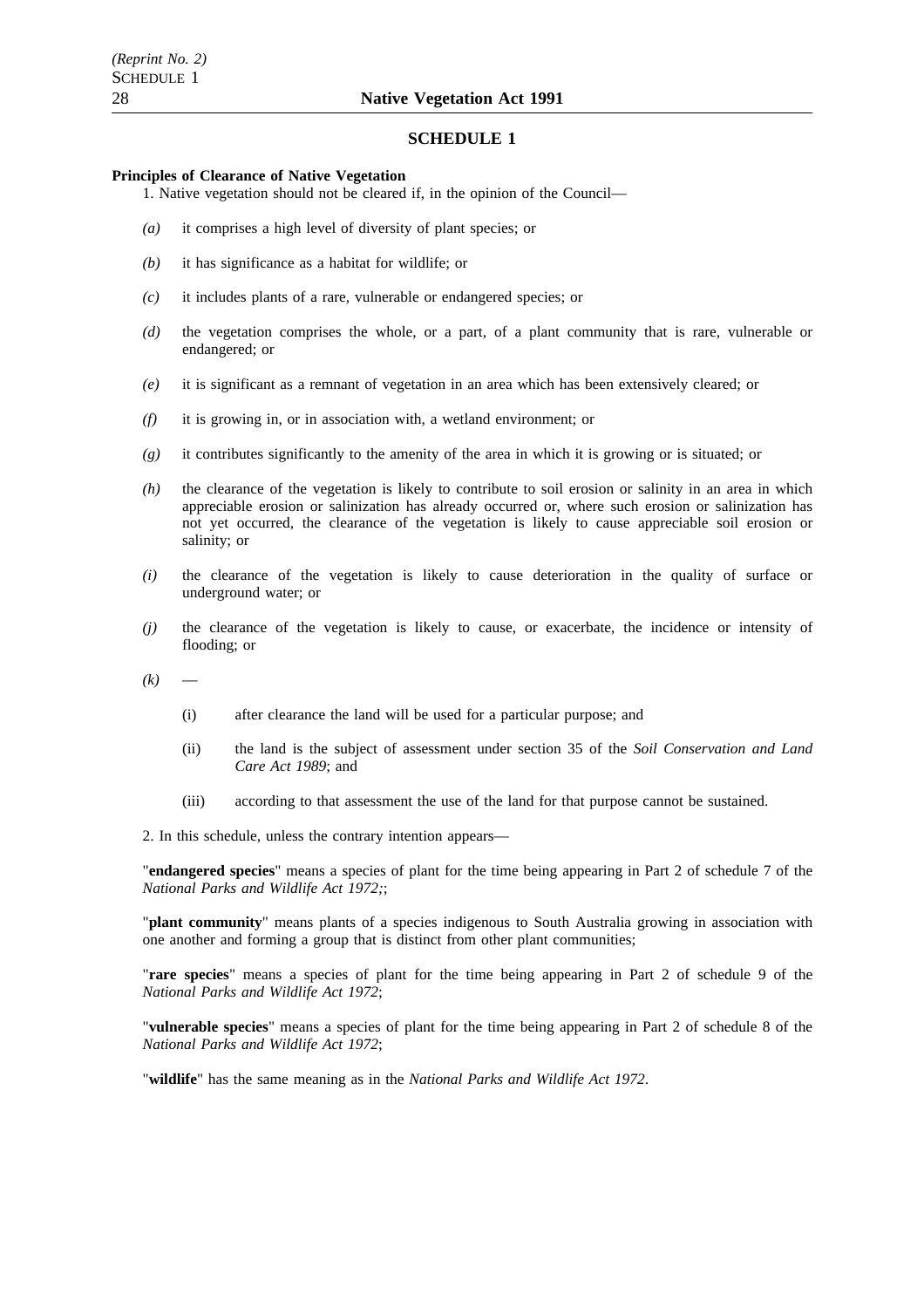### **SCHEDULE 2**

*Repeal And Transitional Provisions*

1. (1) The *Native Vegetation Management Act 1985* is repealed.

(2) Part 5 of the *Native Vegetation Management Act 1985* will be taken to have been repealed on 13 February 1991.

2. (1) Where an application made on or before 12 February 1991 to the Native Vegetation Authority under the repealed Act for consent to clear native vegetation had not been determined by the Authority before the repeal of Part 5 of the repealed Act—

- *(a)* the repealed Act will continue to apply to, and in relation to, that application to the exclusion of this Act; and
- *(b)* where the application is refused or is granted subject to conditions, Part 5 of the repealed Act will apply for the benefit of the owner of the land but a claim for the payment of money under that Part must be made within two years of the Authority's decision on which the claim is based.

(2) Where an application made on or after 13 February 1991 to the Native Vegetation Authority under the repealed Act for consent to clear native vegetation had not been determined by the Authority at the commencement of this Act, the repealed Act (excluding Part 5) will continue to apply to, and in relation to, that application to the exclusion of this Act.

- (3) A person who, immediately before the repeal of Part 5 of the repealed Act, had the right—
- *(a)* to claim the payment of money under that Part; or
- *(b)* to require the Minister to enter into a heritage agreement and then claim the payment of money under that Part,

is entitled to exercise those rights within two years of the repeal of that Part.

(4) A condition attached to the Authority's consent granted under the repealed Act (whether before or after the commencement of this Act) may be enforced under this Act as if it were attached to consent granted under this Act.

(5) The Native Vegetation Authority continues in existence as if the repealed Act had not been repealed for the purpose of administering the repealed Act (whether pursuant to section 16 of the *Acts Interpretation Act* 1915 or to this clause) and, if necessary, new appointments may be made to it.

3. The party to heritage agreements made before the commencement of this Act and referred to in those agreements as "the Minister" will, after the commencement of this Act, be taken to be the Minister who is, for the time being, responsible for the administration of this Act.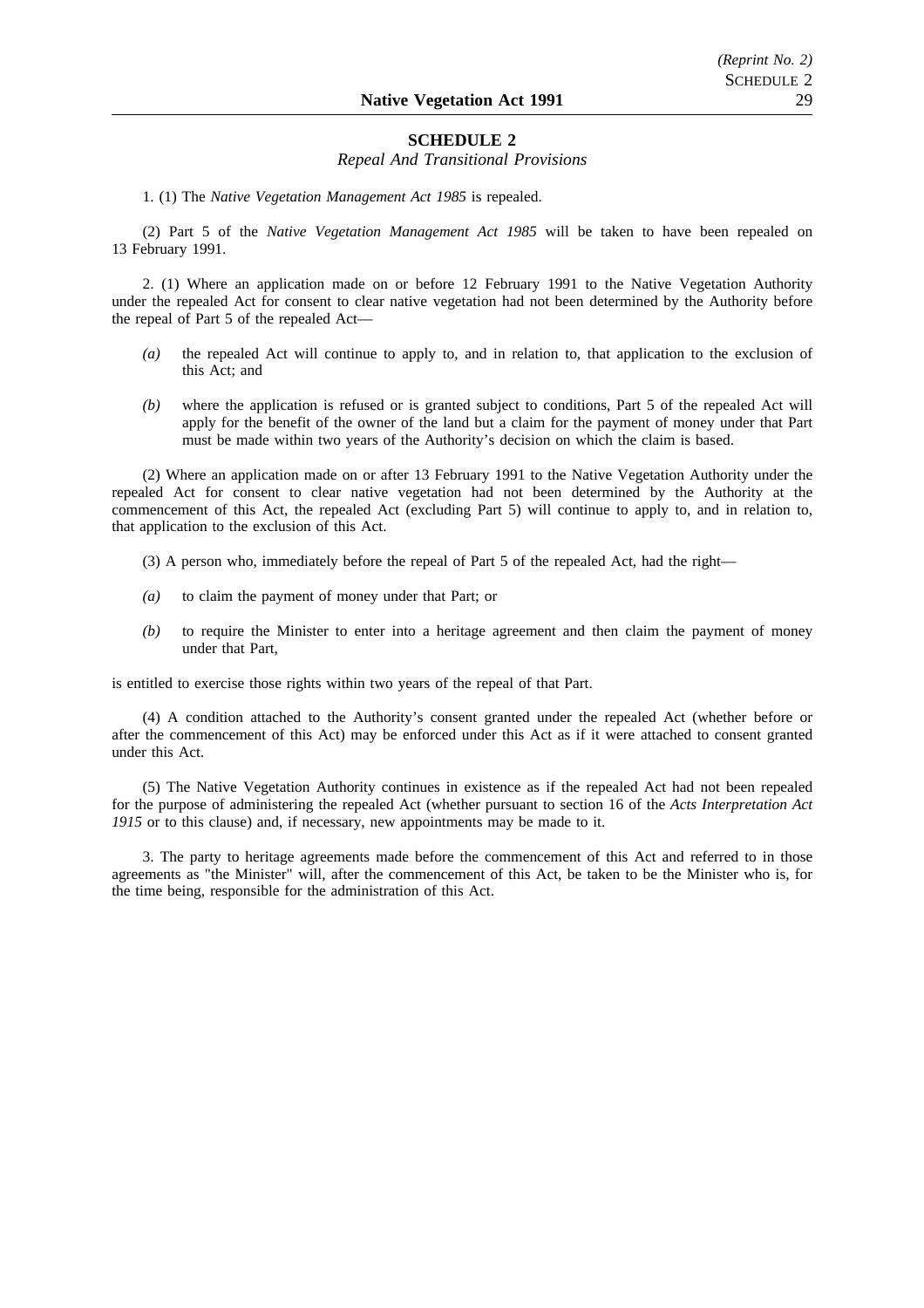# **SCHEDULE 3**

*Amendments to the South Australian Heritage Act 1978*

The *South Australian Heritage Act 1978* is amended as follows:

| <b>Provision Amended</b> | How Amended                                                                                                                                                                                                                                                                                                                                      |  |  |
|--------------------------|--------------------------------------------------------------------------------------------------------------------------------------------------------------------------------------------------------------------------------------------------------------------------------------------------------------------------------------------------|--|--|
| Section $4(1)$           | Strike out paragraph $(ab)$ of the definition of "the Authority"<br>and substitute:                                                                                                                                                                                                                                                              |  |  |
|                          | where the agreement was entered into under the<br>(ab)<br><i>Native Vegetation Management Act 1985</i> or the<br><i>Native Vegetation Act 1991</i> the Minister for the<br>time being responsible for the administration of the<br>Native Vegetation Act 1991.                                                                                   |  |  |
|                          | Strike out subsection (3) and substitute:                                                                                                                                                                                                                                                                                                        |  |  |
| Section 16A              | (3) The Minister for the time being responsible for<br>the administration of the <i>Native Vegetation Act 1991</i> may<br>enter into a heritage agreement with the owner of an<br>Item comprising land on which native vegetation is<br>growing or is situated if the Minister considers that the<br>vegetation should be preserved or enhanced. |  |  |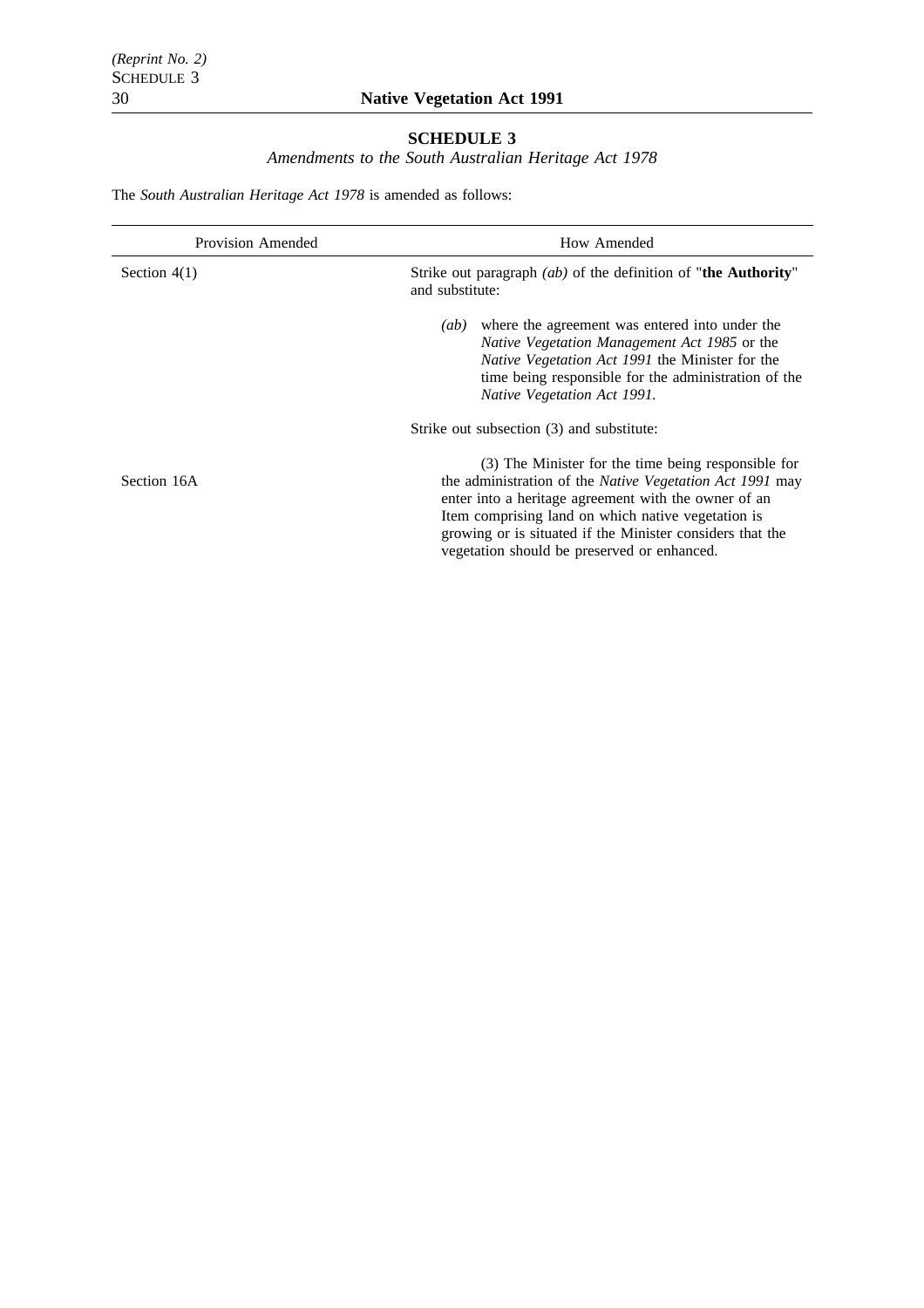## **APPENDIX 1**

## **LEGISLATIVE HISTORY**

## (*entries in bold type indicate amendments incorporated since the last reprint*)

Section 3: definition of "heritage agreement" repealed by 56, 1993, Sched. 2<br>Section 23: substituted by 56, 1993, Sched. 2 Section 23: substituted by 56, 1993, Sched. 2<br>Sections 23A - 23C: inserted by 56, 1993, Sched. 2 Sections 23A - 23C: inserted by 56, 1993, Sched. 2<br>Section 29A: inserted by 16, 2001, s. 7 **Section 29A: inserted by 16, 2001, s. 7**<br>Section 34(4): **inserted by 56, 1993, Sche** Section 34(4): inserted by 56, 1993, Sched. 2<br>Section 36(2a): inserted by 56, 1993, Sched. 2 inserted by 56, 1993, Sched.  $2$